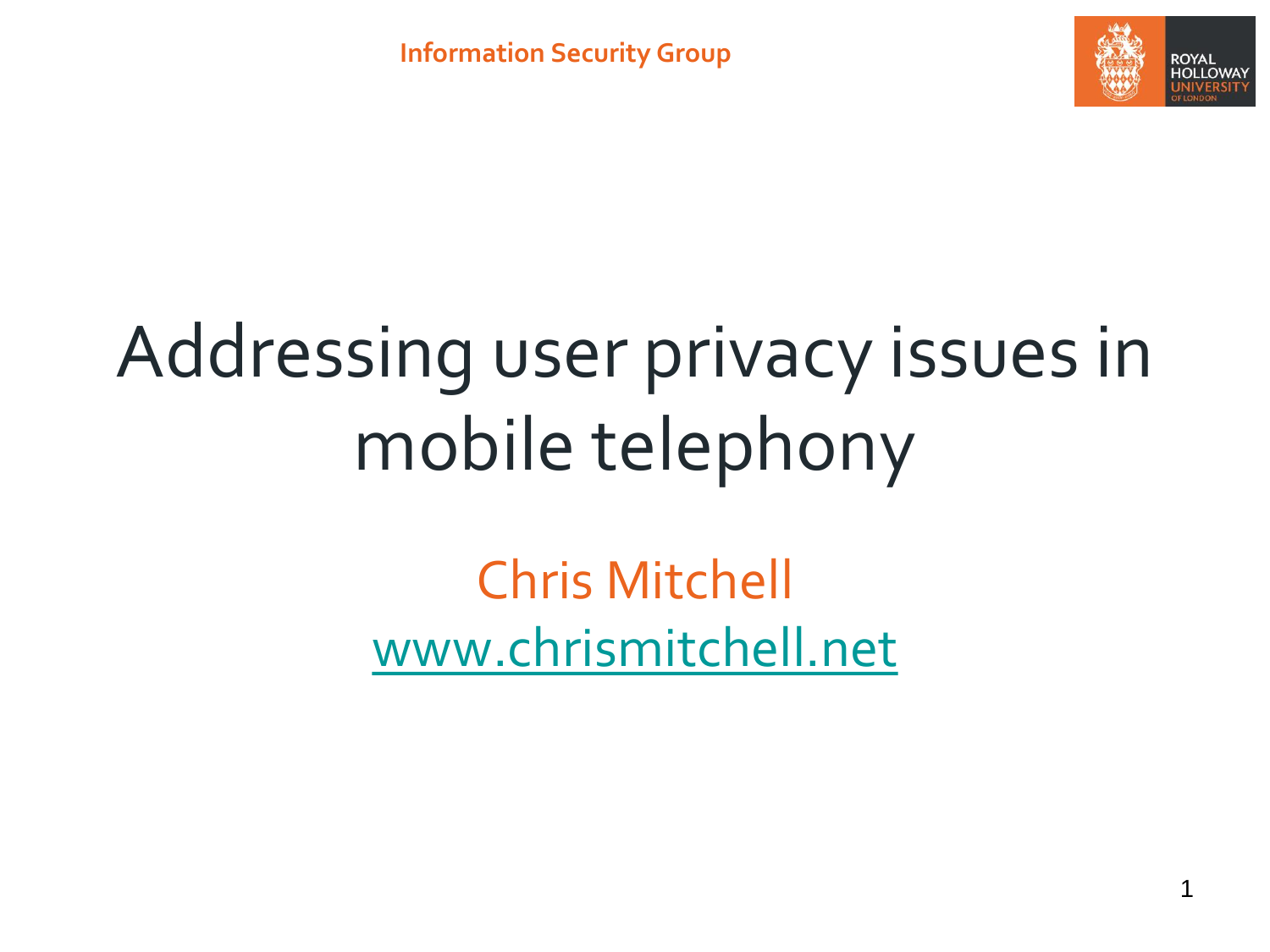

# Acknowledgement

- This talk describes joint work with my PhD student Mohammed **Shafi**ul Alam Khan.
- Actually, Shafi did the work I just made annoying suggestions.
- Of course, the errors in the talk are down to me …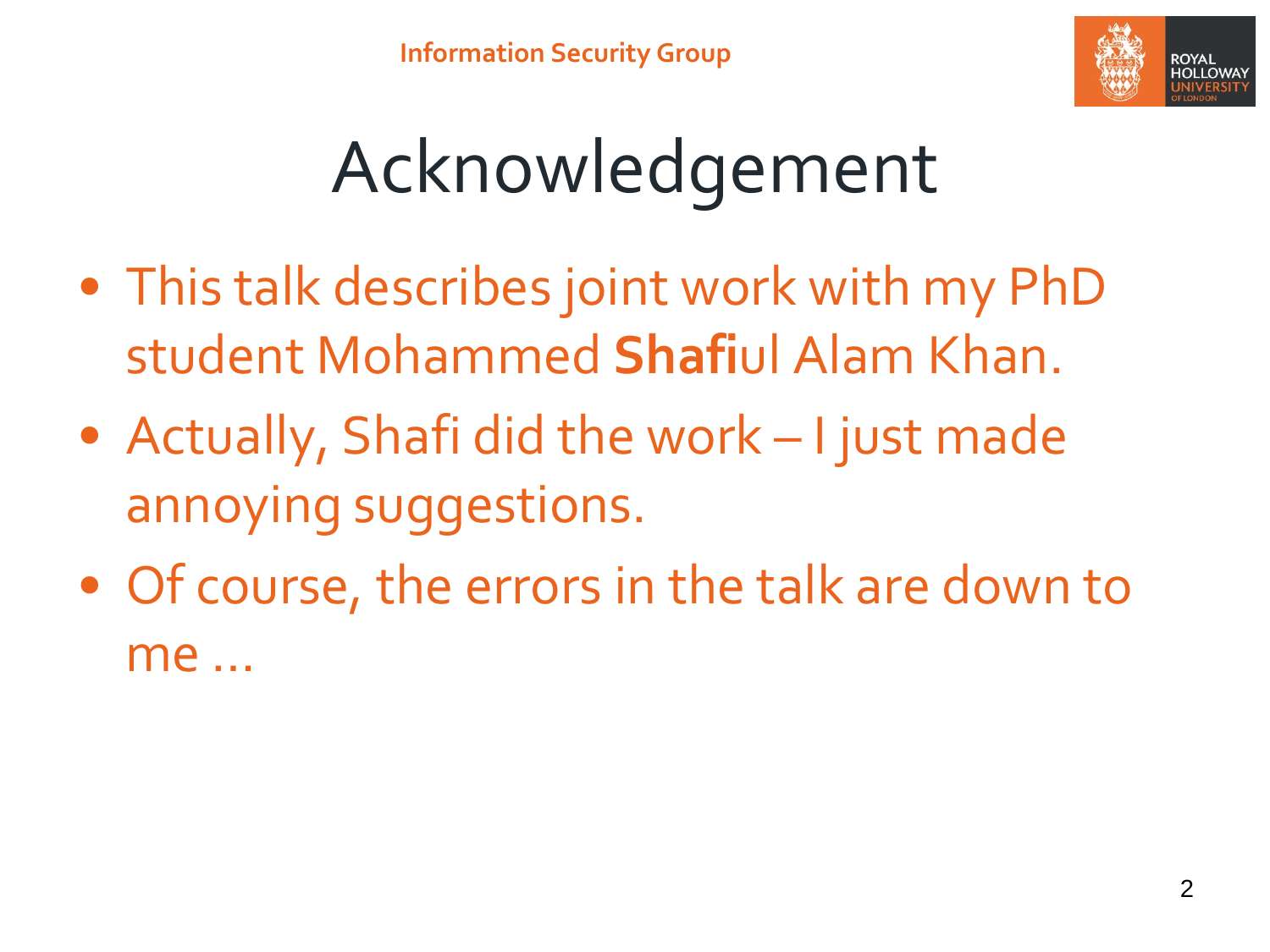

# Agenda

- GSM, 3G and 4G security and privacy
- Threats to privacy
- Previous work and shortcomings
- Using multiple IMSIs
- Managing multiple IMSIs
- Concluding remarks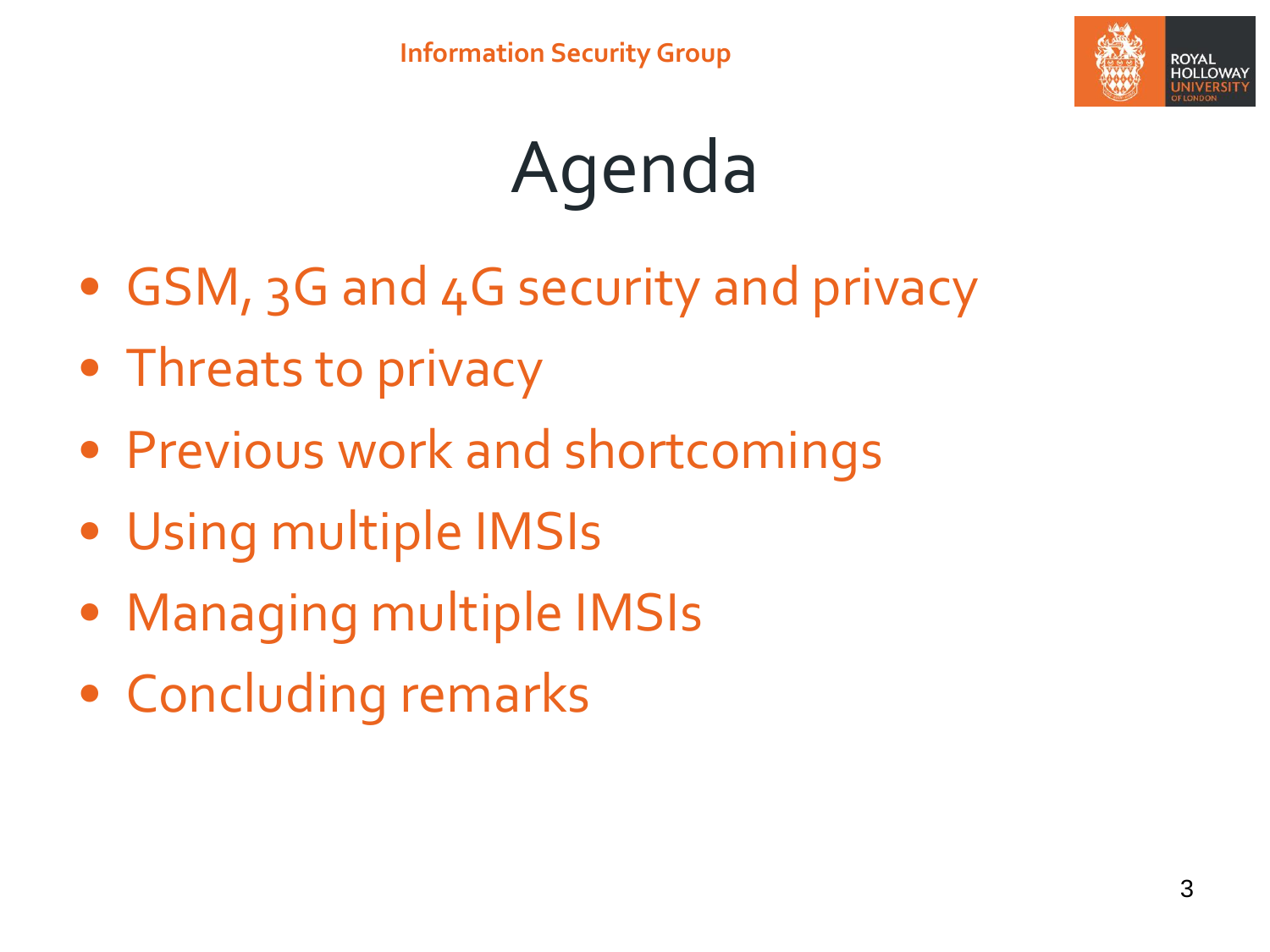

# Agenda

- GSM, 3G and 4G security and privacy
- Threats to privacy
- Previous work and shortcomings
- Using multiple IMSIs
- Managing multiple IMSIs
- Concluding remarks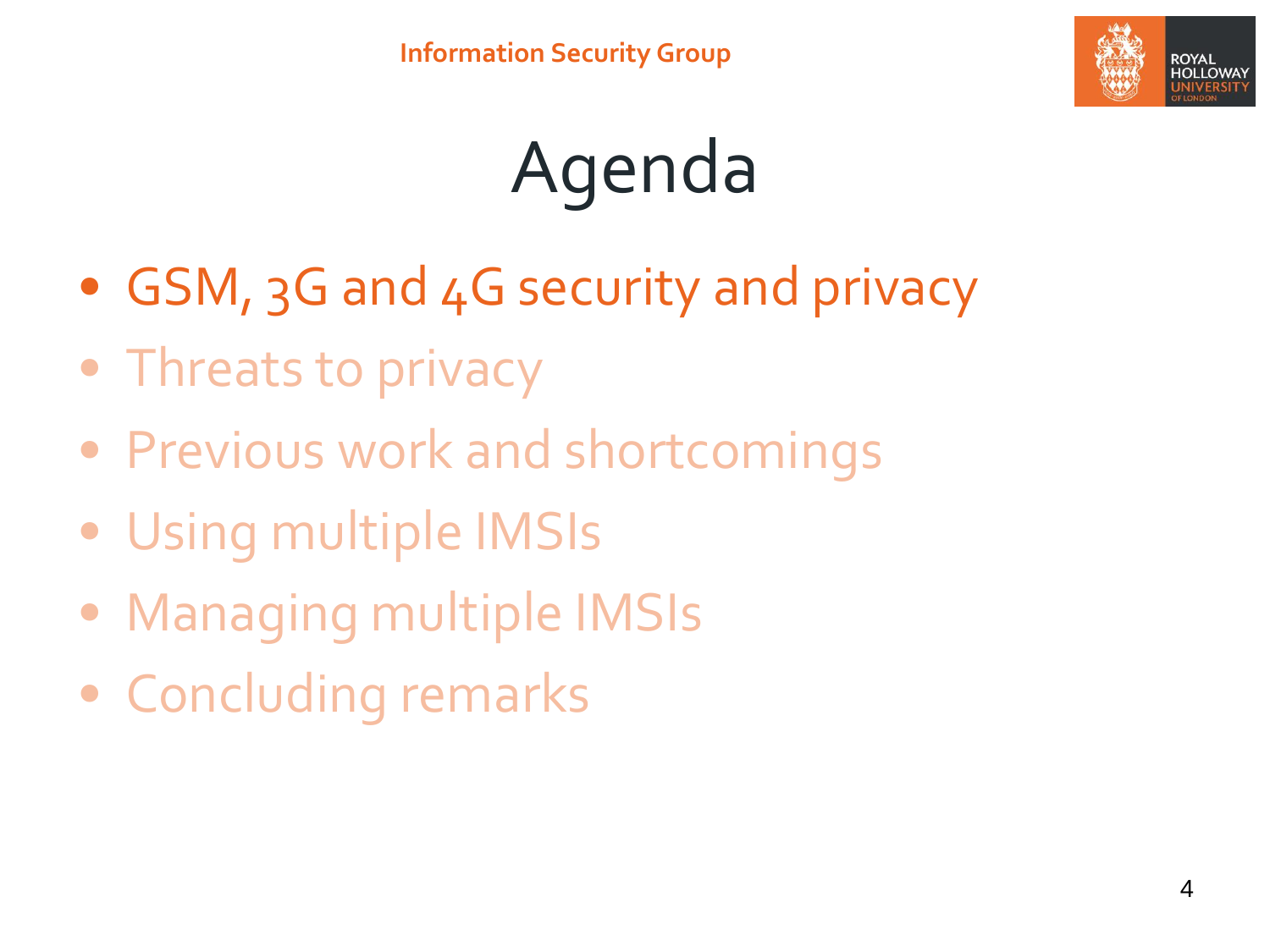

## GSM – the foundation

- GSM, the European and subsequently global 2G standard contains a suite of security (and to a lesser extent privacy) features.
- These have been extended and improved in both 3G and then 4G, but the basic idea remains the same.
- All based on a secret key shared by the subscriber identity module (*SIM*) and the issuing network (*home network*).
- Allows security to be provided even when a phone accesses a different network (*visited network*).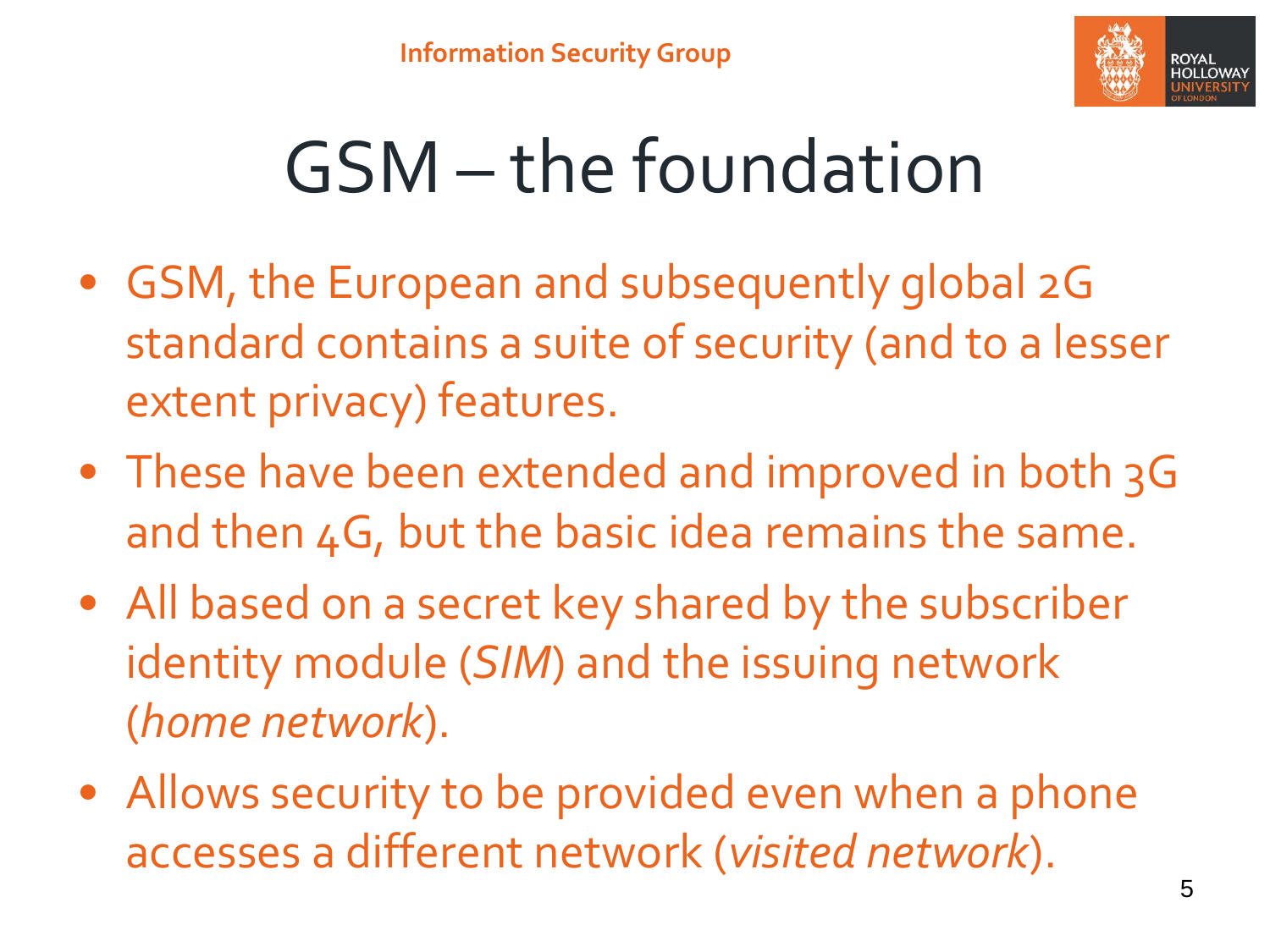

### GSM – authentication

- GSM uses a challenge-response authenticated key establishment (AKE) protocol.
- Uses symmetric cryptography and a secret key shared by home network and SIM.
- Secret session key established is used to provide channel confidentiality using symmetric encryption.
- Design of AKE allows SIM issuer (home network) to keep control of AKE algorithms, and not divulge long-term key shared with SIM to visited network.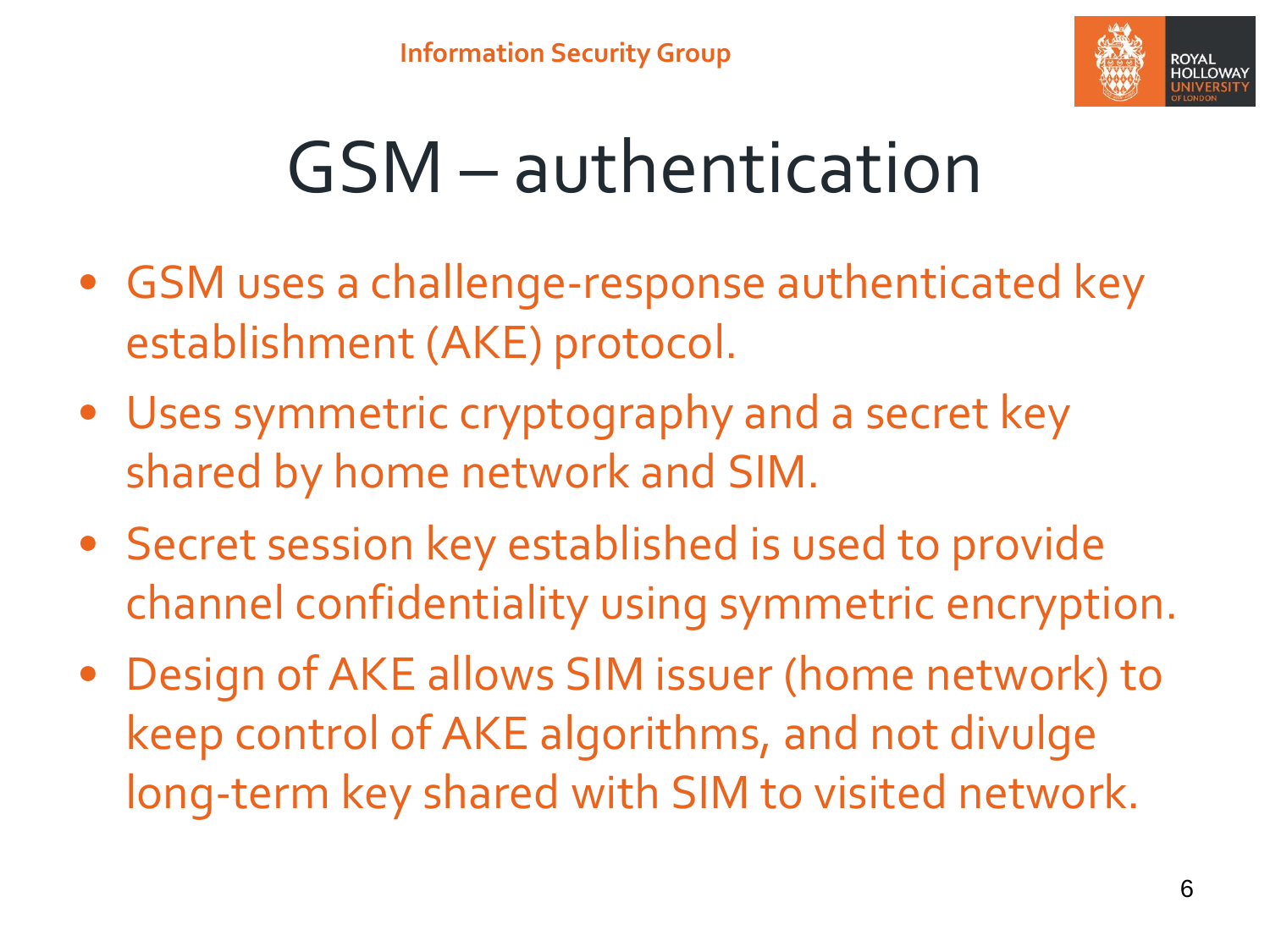

## 3G security

• In GSM the authentication was one-way and only one session key was established.

 $\bullet$  In  $3G$ :

- mutual authentication added;
- 2 session keys established: for encryption of channel data & for MACing channel commands;
- USIM replaces SIM;
- structure of protocol (AKE) unchanged, i.e. home network retains control of key and algorithms.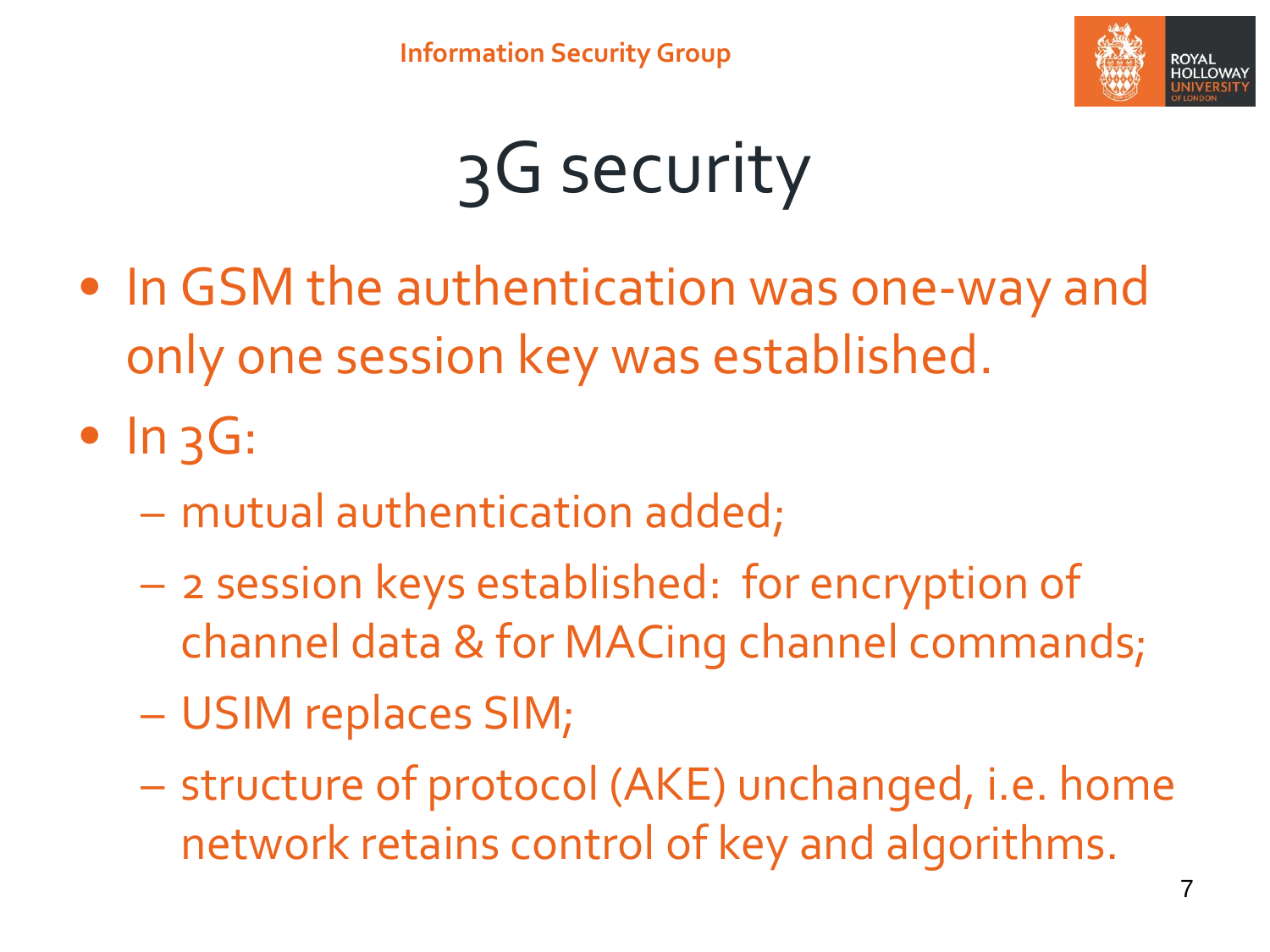

# 3G privacy

- GSM, 3G and 4G all have essentially the same privacy feature (called *user identity confidentiality*).
- Every (U)SIM has a permanent identifier the IMSI.
- Routine use of this across the radio link (air interface) would enable users to be easily tracked.
- So instead the visited network generates a temporary identity (TMSI) for every phone – a kind of pseudonym.
- TMSI changes regularly and is sent to mobile encrypted (so new/old TMSIs cannot be linked).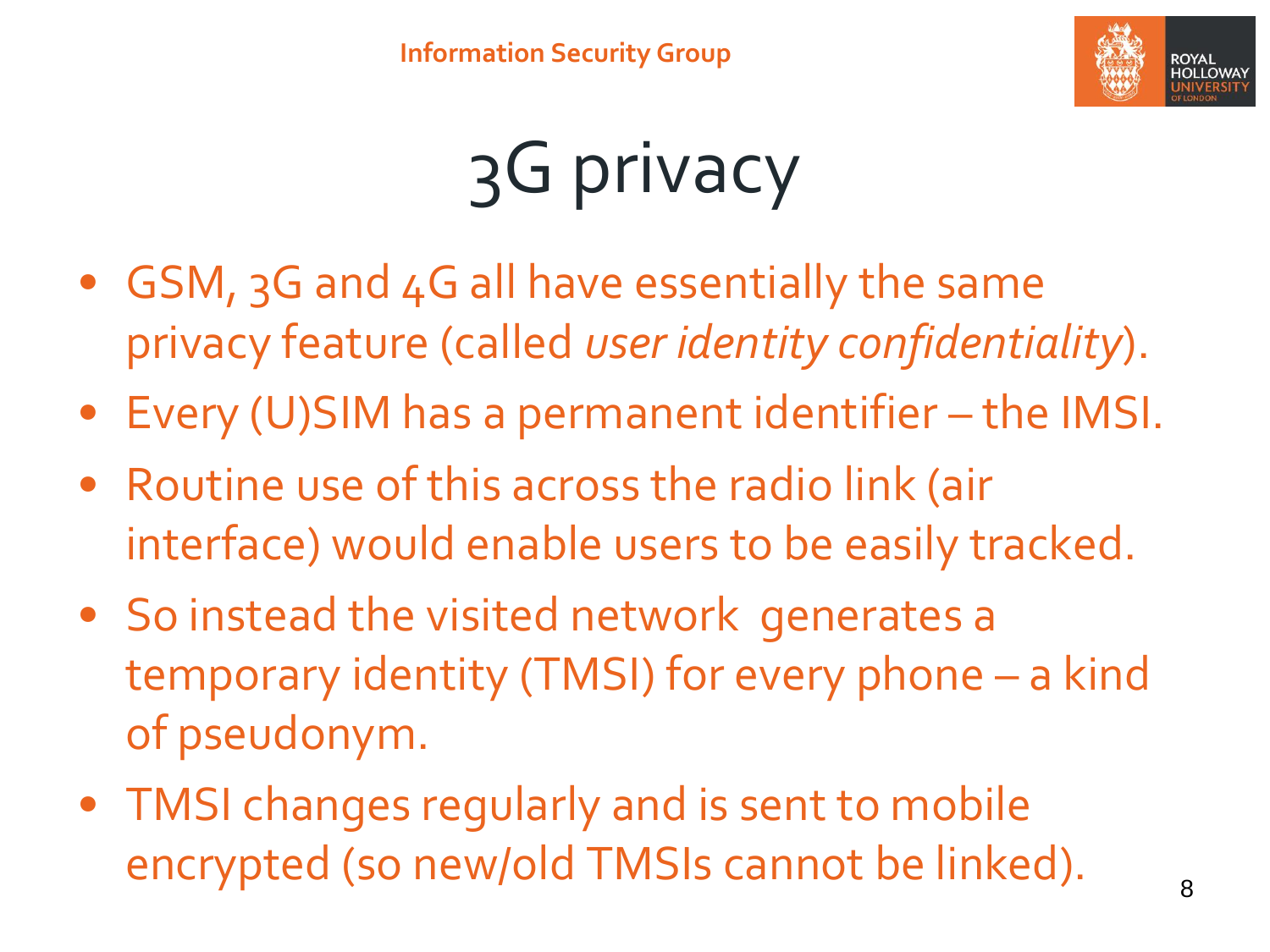

## 3G AKA – overview

- The 3G AKA protocol involves two messages:
	- one containing a challenge from the network to the mobile, and
	- a response from the mobile to the network.
- Both messages are computed as a function of the long-term secret key *K* shared by the USIM and the home network.
- We focus here on 3G, but 4G is very similar.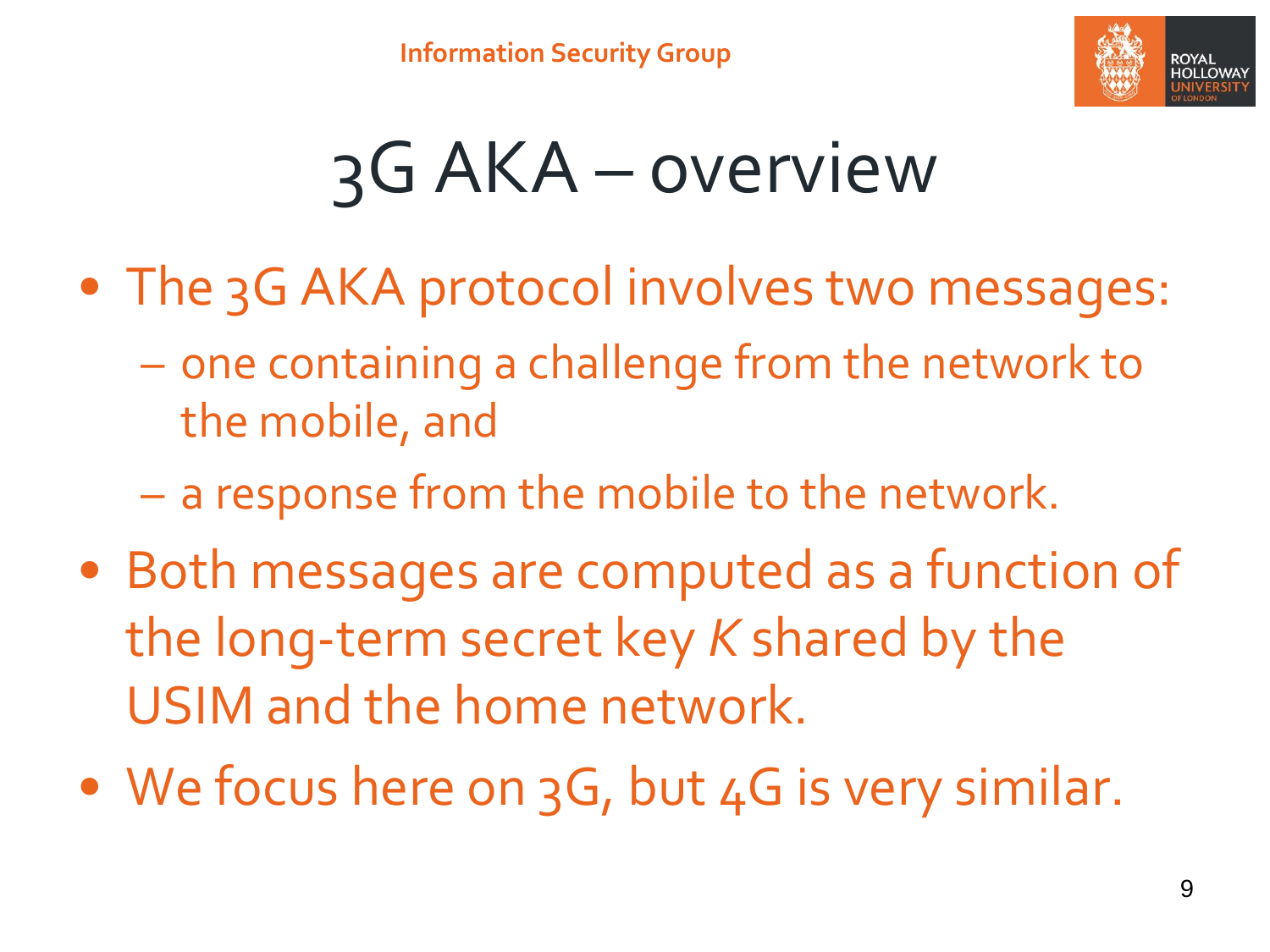

### 3G AKA – message 1

- The first message contains *RAND* and *AUTN* (both 128 bits long):
	- *RAND* is a random challenge;
	- *AUTN* is made up of three sub-fields:
		- *SQN* $\oplus$ *AK* (48 bits) where *SQN* is a sequence number used to enable the mobile to distinguish fresh from replayed challenges, and *AK* is stream cipher keystream generated as a function of *K* and *RAND*.
		- *AMF* (16 bits) out of scope for this talk;
		- *MAC* (64 bits) a MAC computed as a function of *K*, *RAND*, *SQNAK* and *AMF*.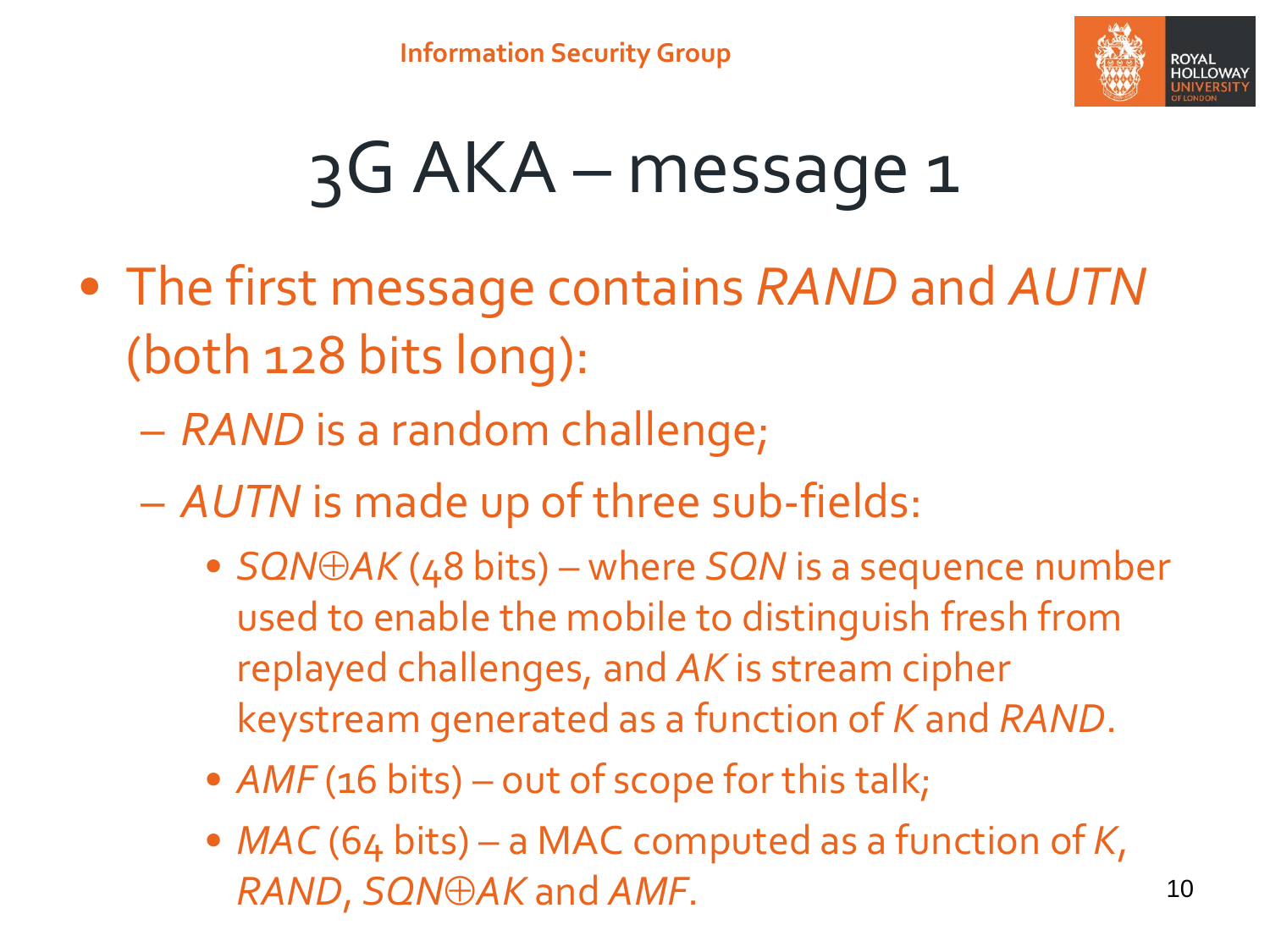

#### 3G AKA – processing message 1

- The USIM performs the following steps:
	- checks *MAC* using its stored key *K*;
	- decrypts (using *K*) & checks *SQN* (and updates its stored sequence number) – authentication is now complete;
	- computes two session keys: *IK* (integrity key) and *CK* (confidentiality key) from *K* and *RAND*;
	- computes a response *RES* as a function of *K* and *RAND* and sends it back to the network.
- All these computations are performed inside the USIM (*K* never leaves the USIM), although *CK* and *IK* are exported to the phone. The same state of  $11$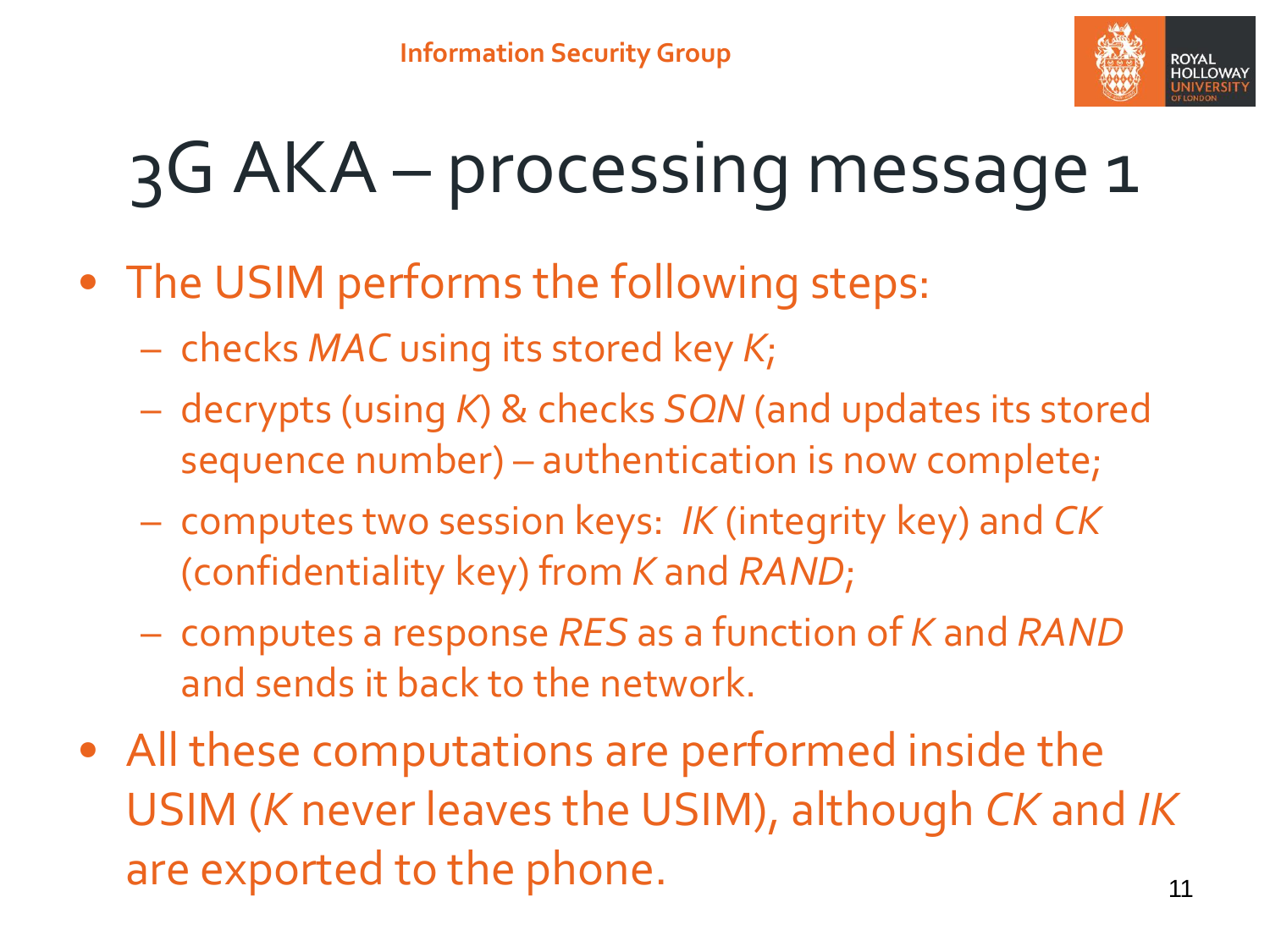

## 3G AKA – generating challenges

- Visited network doesn't know *K* or the current sequence #, so cannot generate challenges.
- The home network generates *RAND* and all the dependent values (*AUTN*, *CK*, *IK* and *RES*) using *K* and its stored sequence number.
- It sends 5-tuples (*RAND*, *AUTN*, *CK*, *IK*, *RES*) to visited networks 'on request'.
- In fact it sends small 'batches', elements of which must be used in the right order.  $12$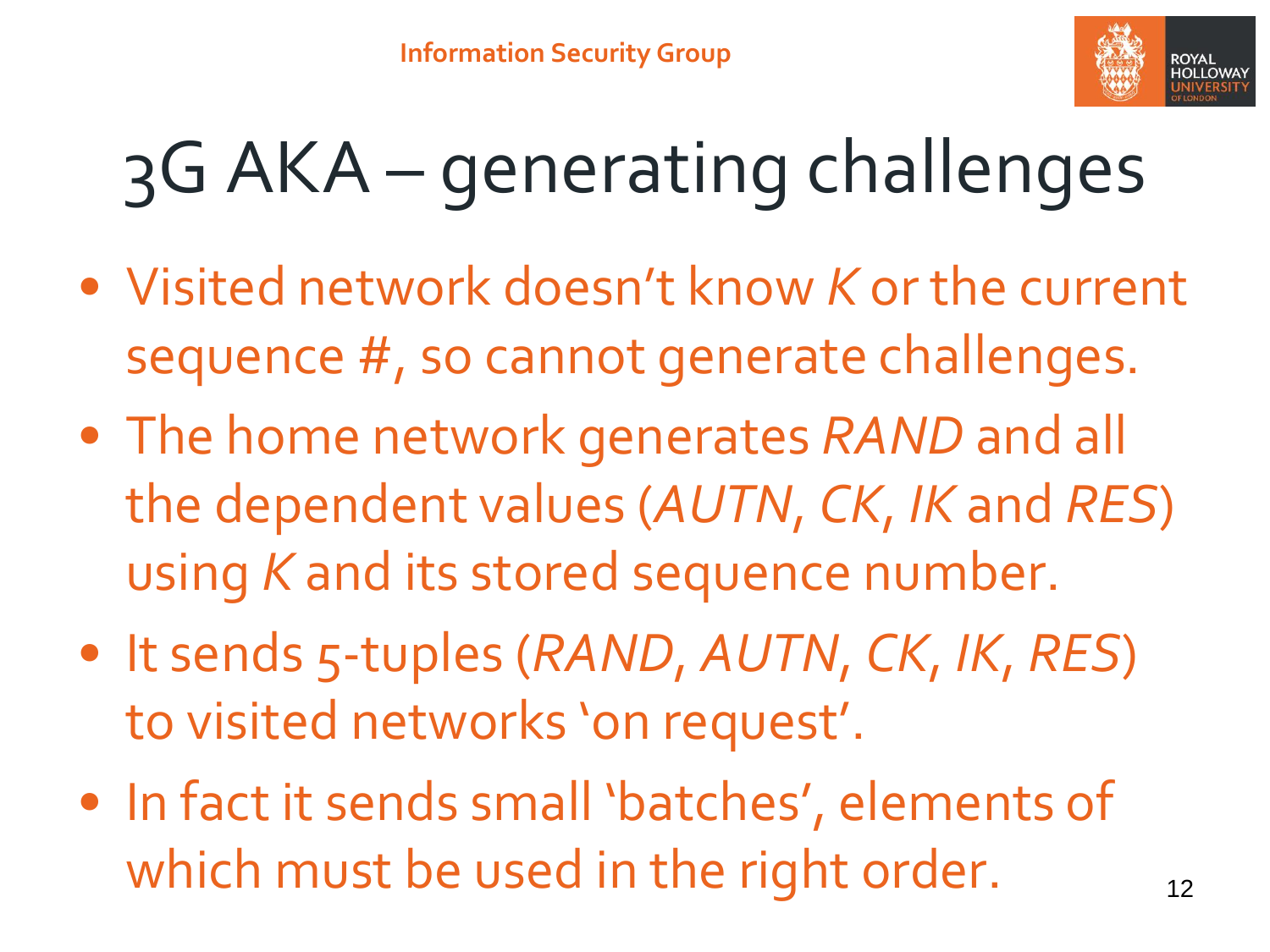

# Agenda

- GSM, 3G and 4G security and privacy
- Threats to privacy
- Previous work and shortcomings
- Using multiple IMSIs
- Managing multiple IMSIs
- Concluding remarks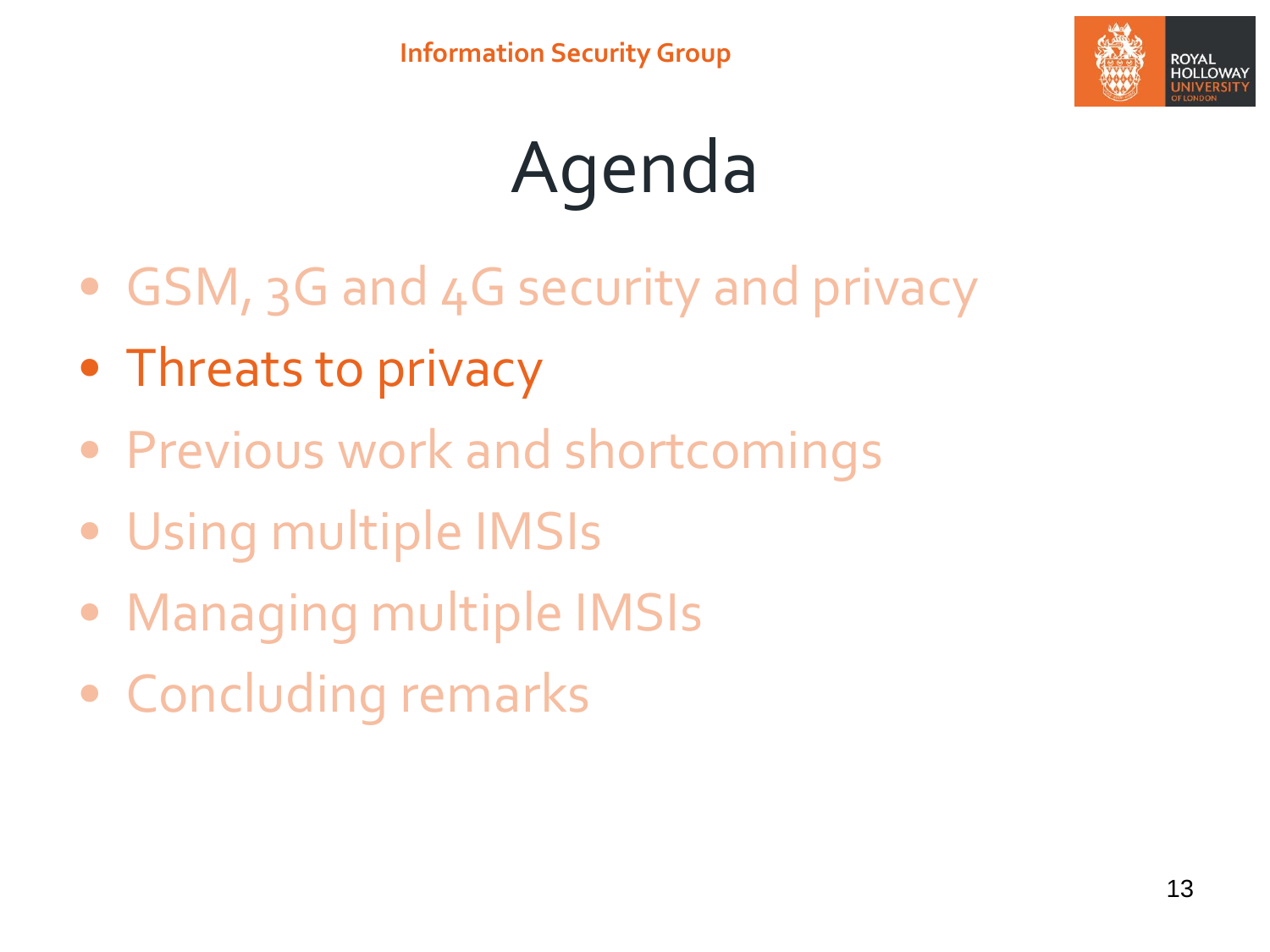

# Range of issues

- Despite use of the TMSI, there are a number of ways in which an attacker can track individual phones.
- We outline some of these …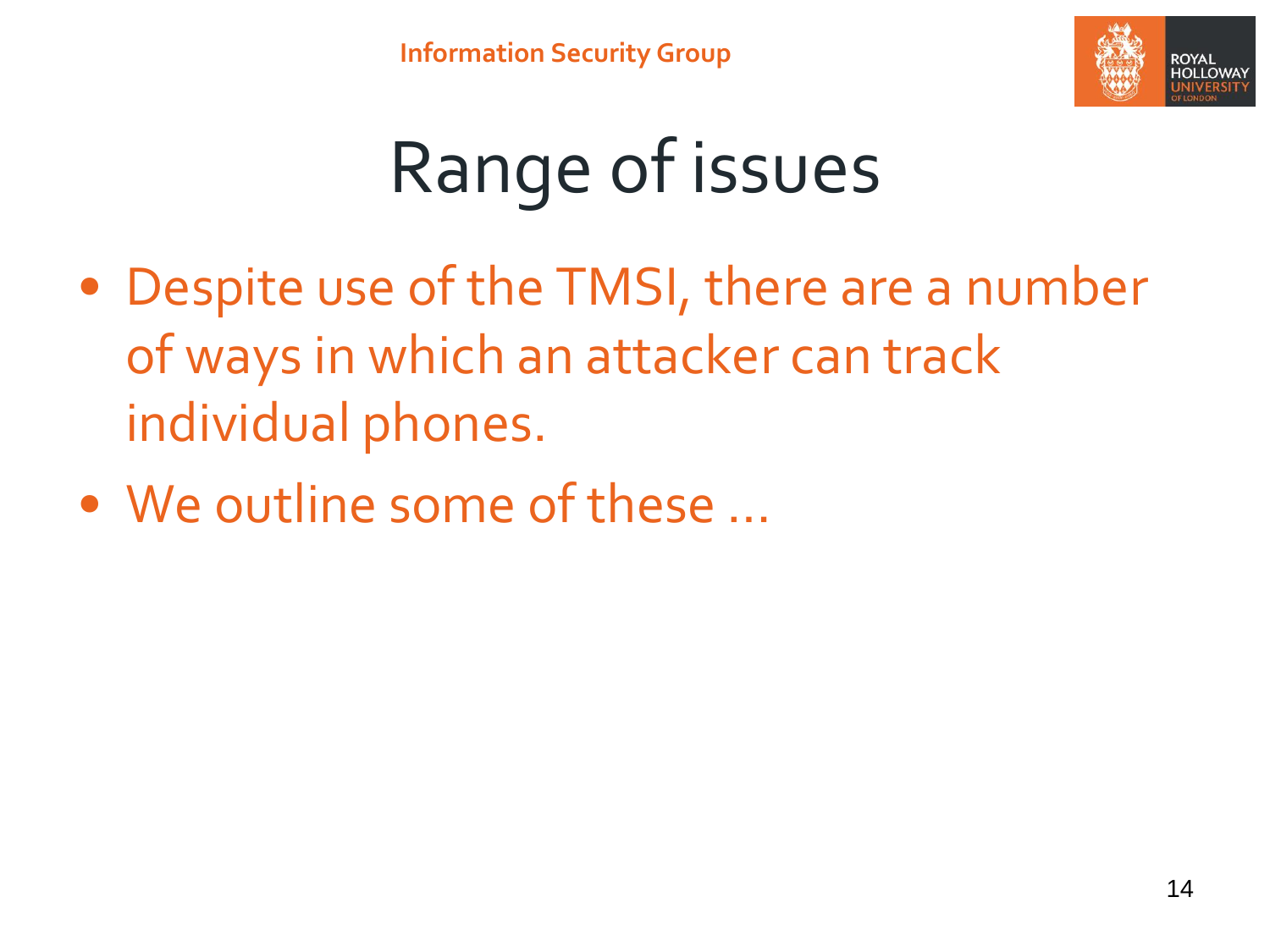

## Newly arrived phones

- When a phone arrives in a network, e.g. as a subscriber moves from one country to another, the new network may have no way of knowing the TMSI allocated by the previously visited network.
- Thus the network needs a way of requesting a phone to send its IMSI across the air interface.
- This request is not authenticated (no way to know which key to use), and hence can be spoofed.
- This issue has been documented from the early days of GSM.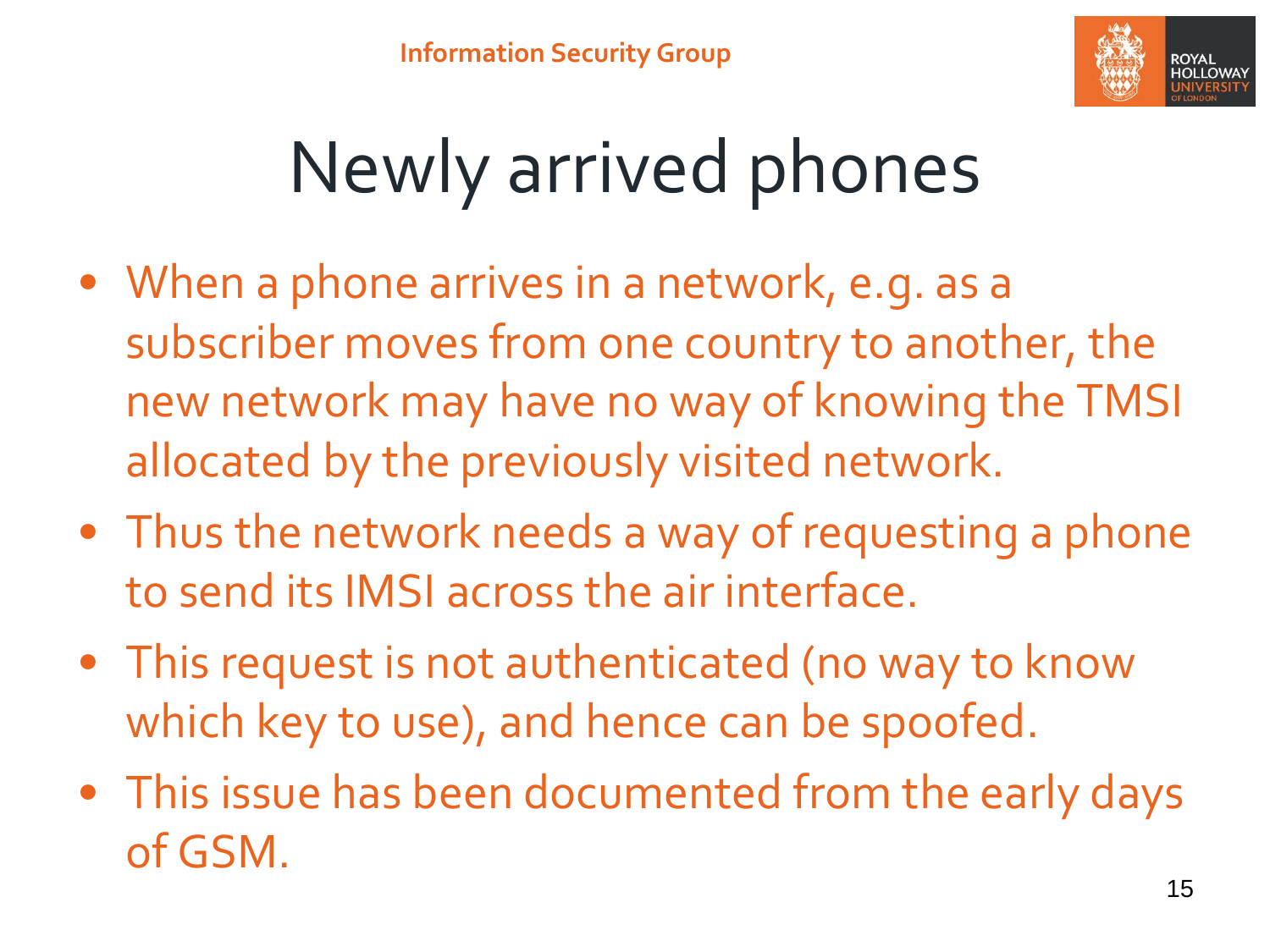

## Paging message attack

- In 3G, the IMSI *Paging* message allows a network to try to work out whether a phone is present in a particular area.
- The message can contain an IMSI or TMSI, and is not authenticated.
- If a phone detects a message with its IMSI or TMSI it sends a response (containing its current TMSI).
- This allows an IMSI to be linked to a TMSI.  $_{16}$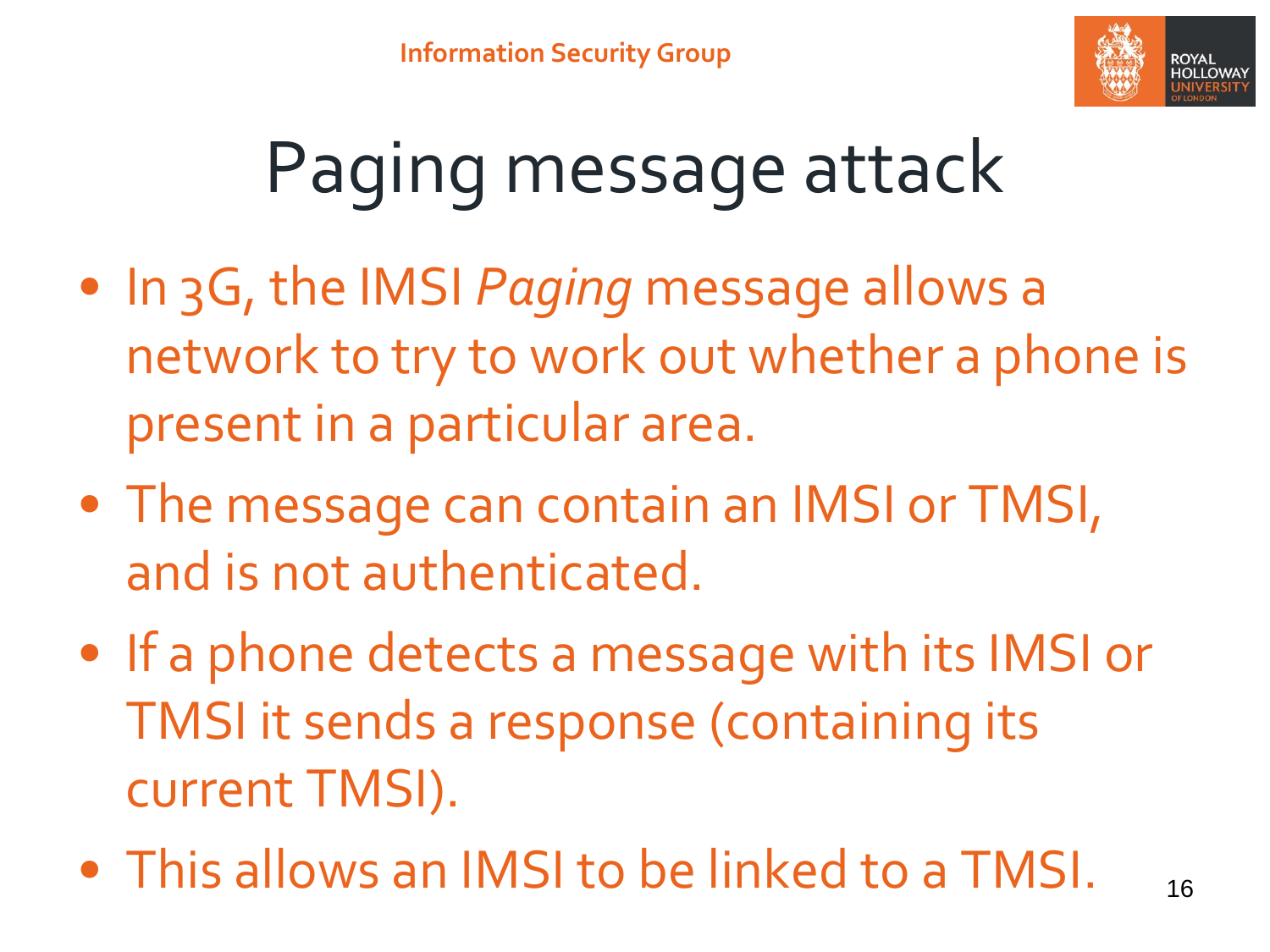

#### AKA threats I

- In GSM, the challenge sent by a network to a phone as part of AKA is not authenticated, and will always elicit a response from a phone.
- If the same challenge is sent twice, the same response will result (since response is computed using a fixed secret key).
- That is, the response for a fixed challenge characterises a phone (actually the SIM).
- Hence an attacker can send a challenge to a phone addressed by its TMSI, and determine whether it is the same as a previously monitored phone.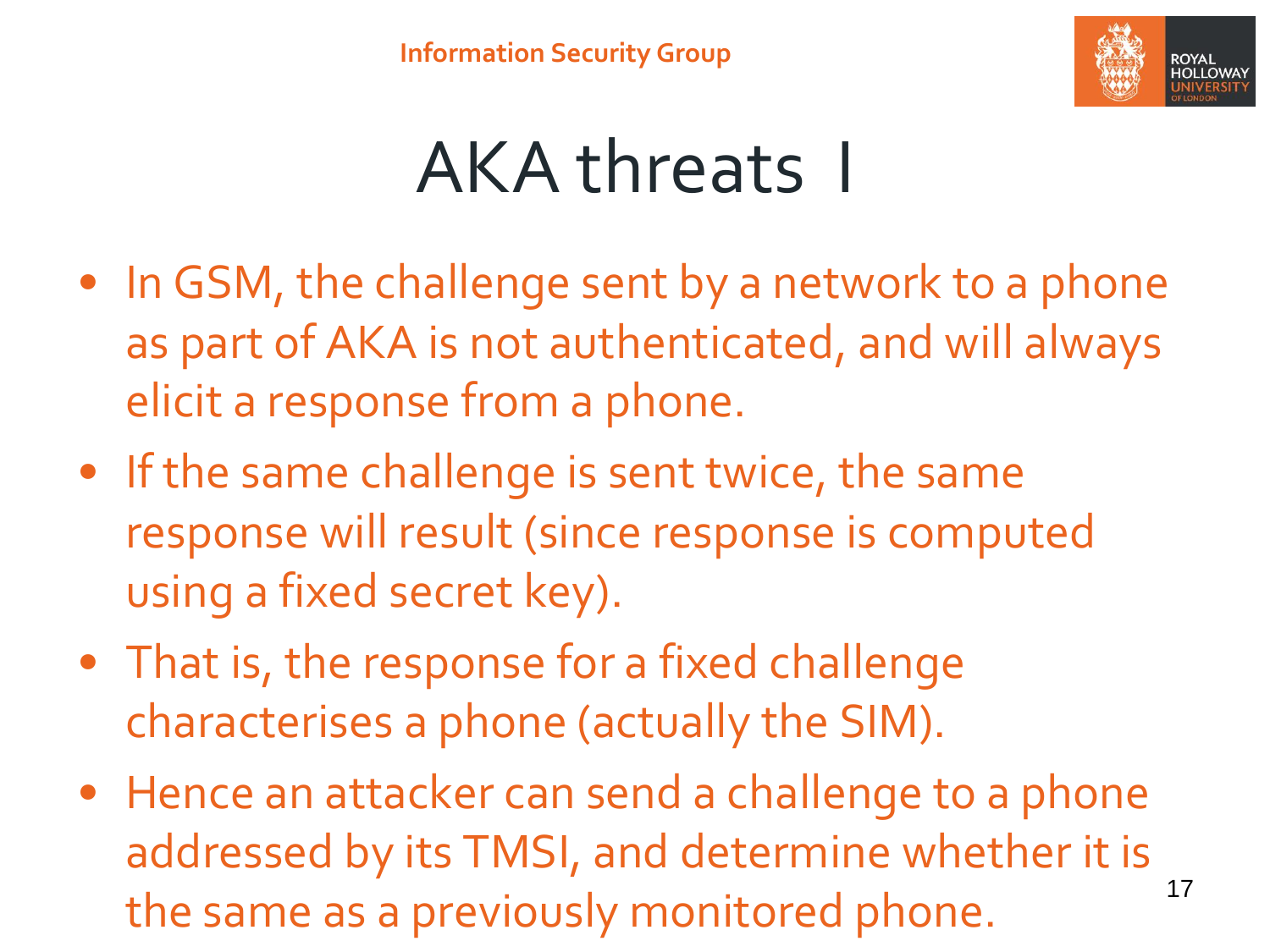

#### AKA threats II

- The GSM problem seems to go away in 3G, since the challenge is authenticated (and 'old' challenges will not be responded to).
- Arapinis et al. (2012) showed that 3G AKA protocol error messages can be used to break privacy just like the GSM problem.
- Different error messages result from:
	- an incorrect challenge (computed using the wrong key);
	- an 'old' but valid challenge.
- These error messages reflect the order in which checks are done by the USIM.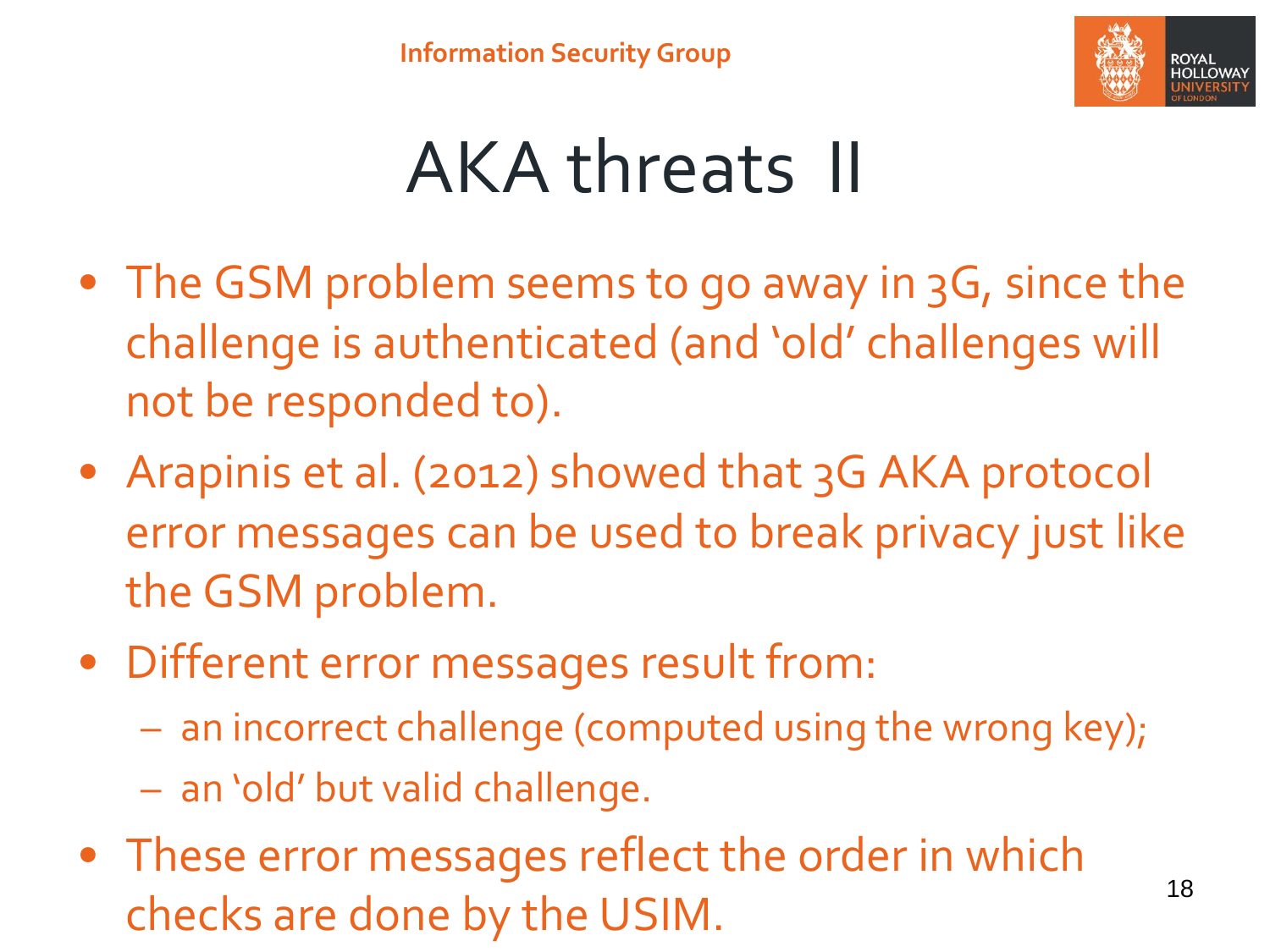

#### Error message attack I



#### Steps:

- 1. Check MAC
- 2. If successful then check SQN
- 3. Otherwise send MAC error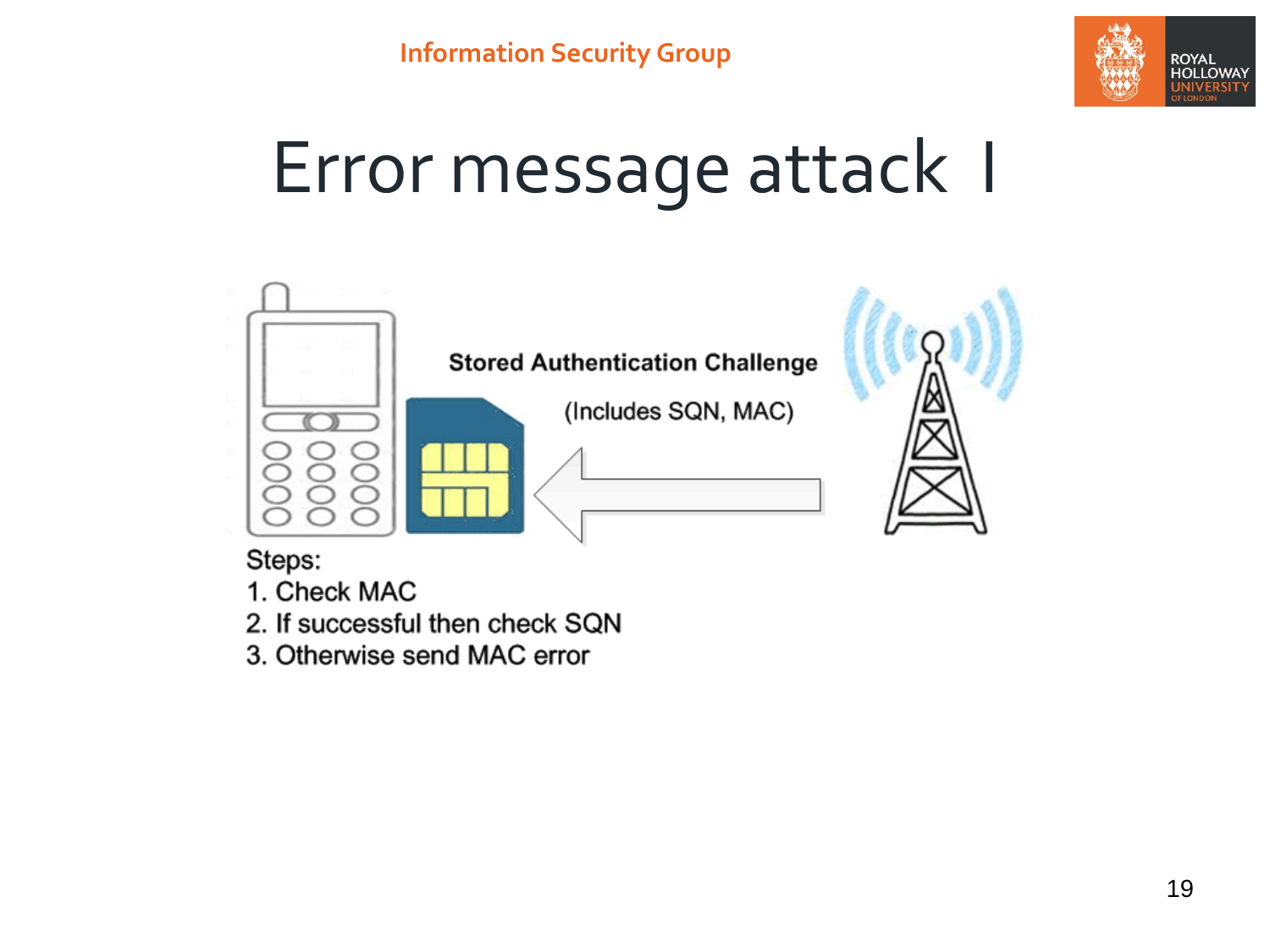

#### Error message attack II

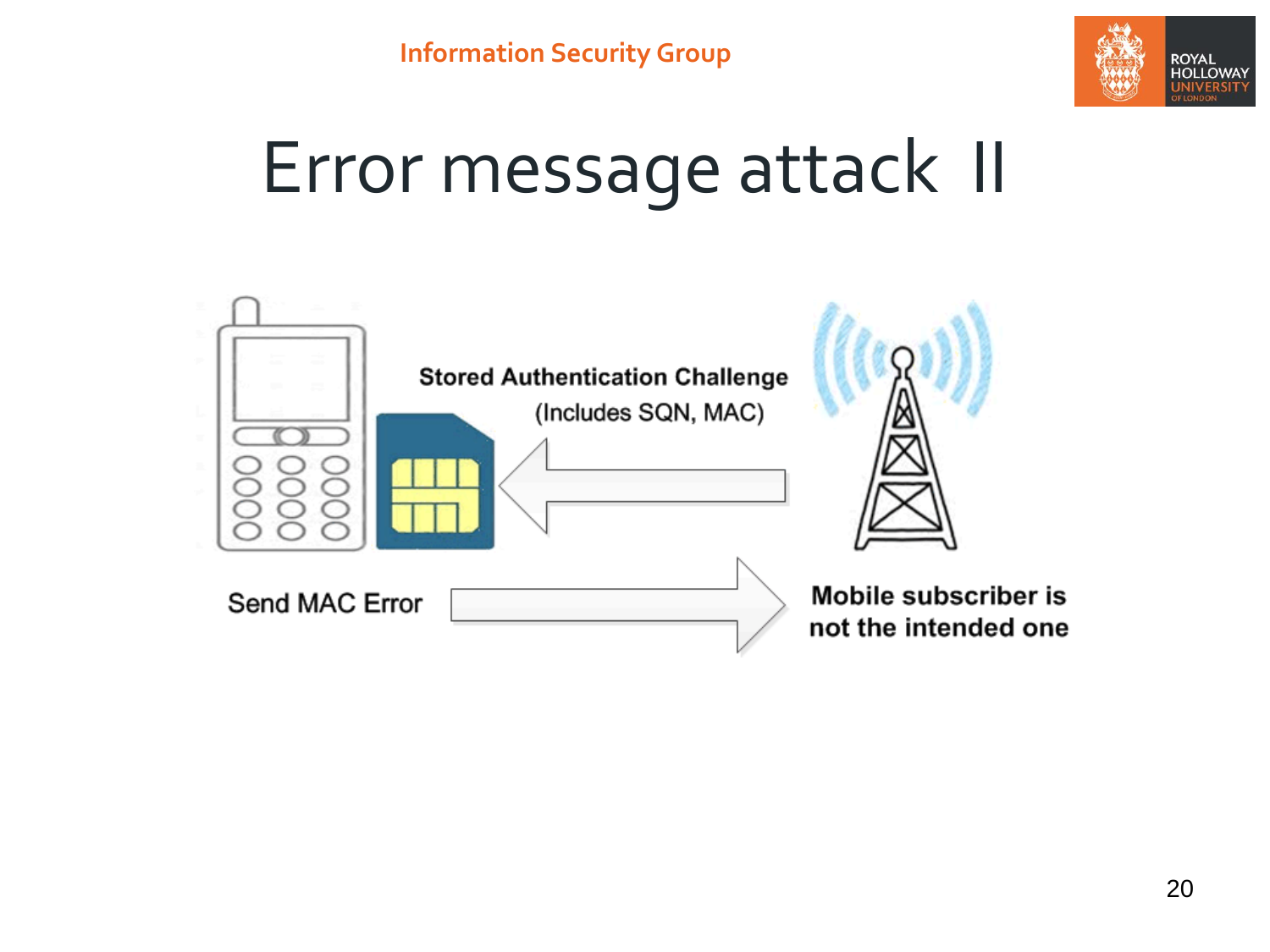

#### Error message attack III

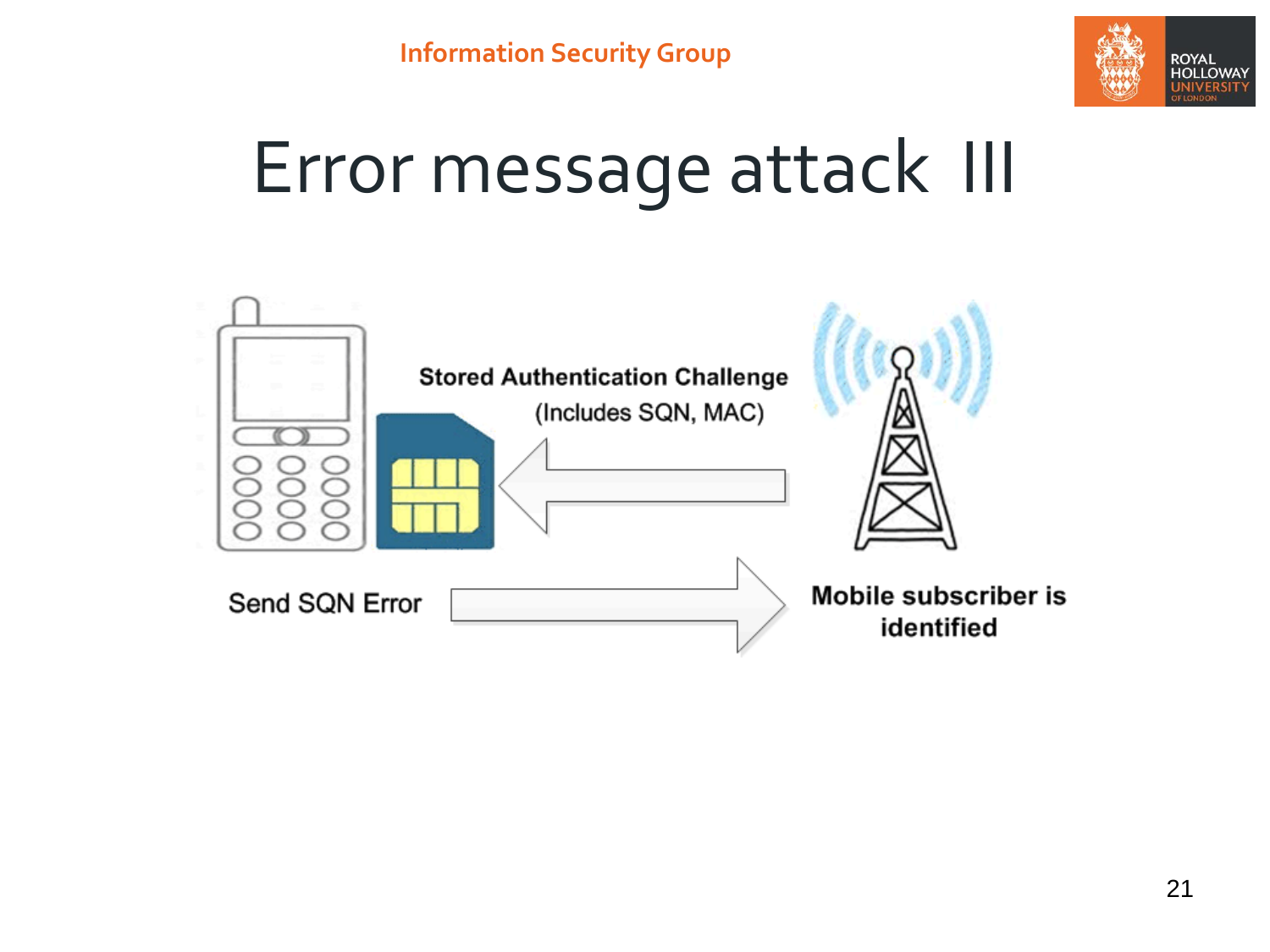

# Agenda

- GSM, 3G and 4G security and privacy
- Threats to privacy
- Previous work and shortcomings
- Using multiple IMSIs
- Managing multiple IMSIs
- Concluding remarks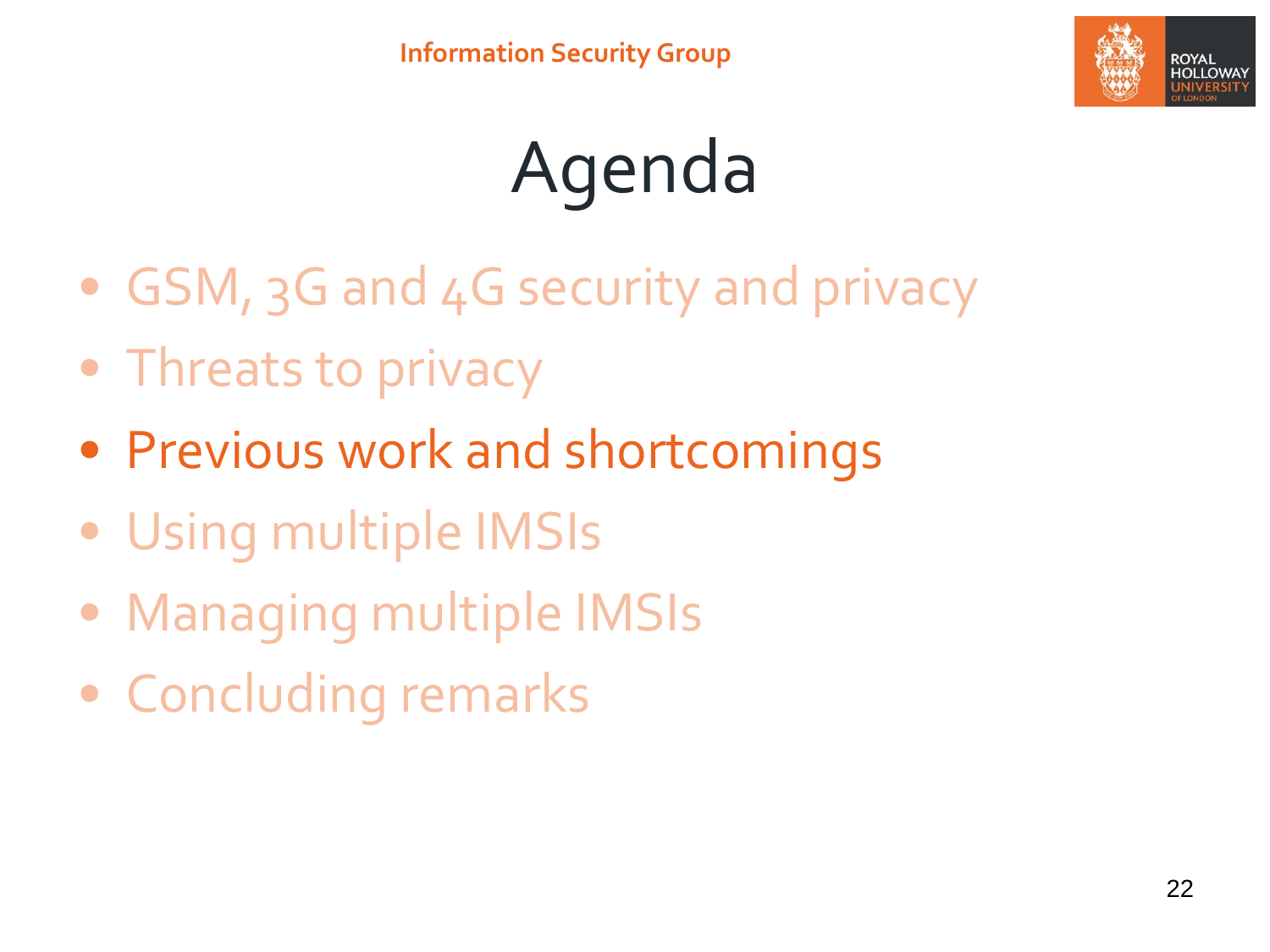

#### Need for IMSI transmission

- Given a TMSI will not always be available, there is a fundamental need for the radio transmission of a user identifier which a home network can recognise.
- This could be an IMSI or some other userspecific identifier.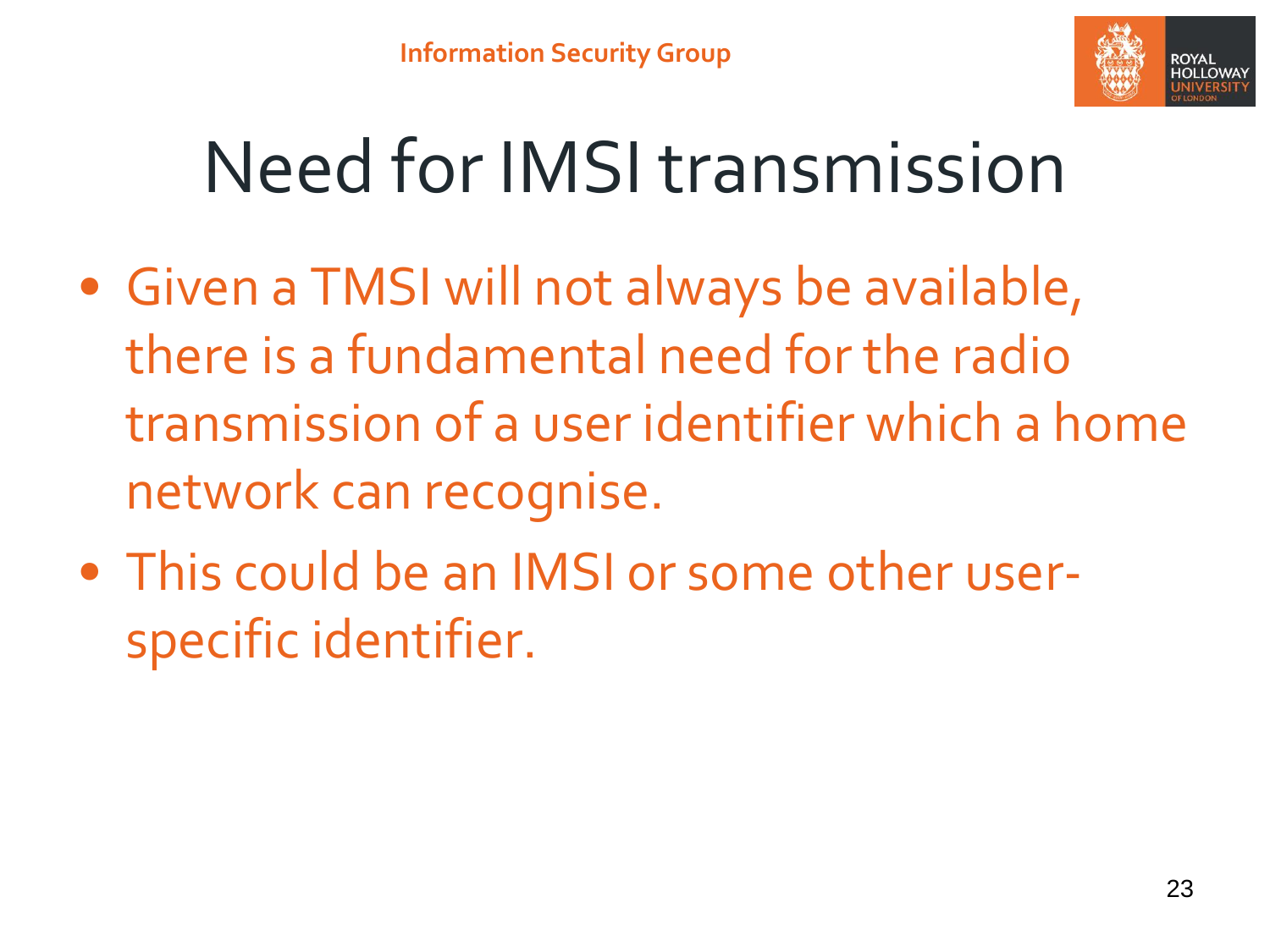

# Encrypting the IMSI

- Perhaps the most 'obvious' solution is to encrypt the IMSI when it is sent over the air interface.
- However, unless asymmetric encryption is used, there is no obvious key to use.
- Introducing asymmetric cryptography would add significant complexity, which is why such a solution was not adopted in 3G.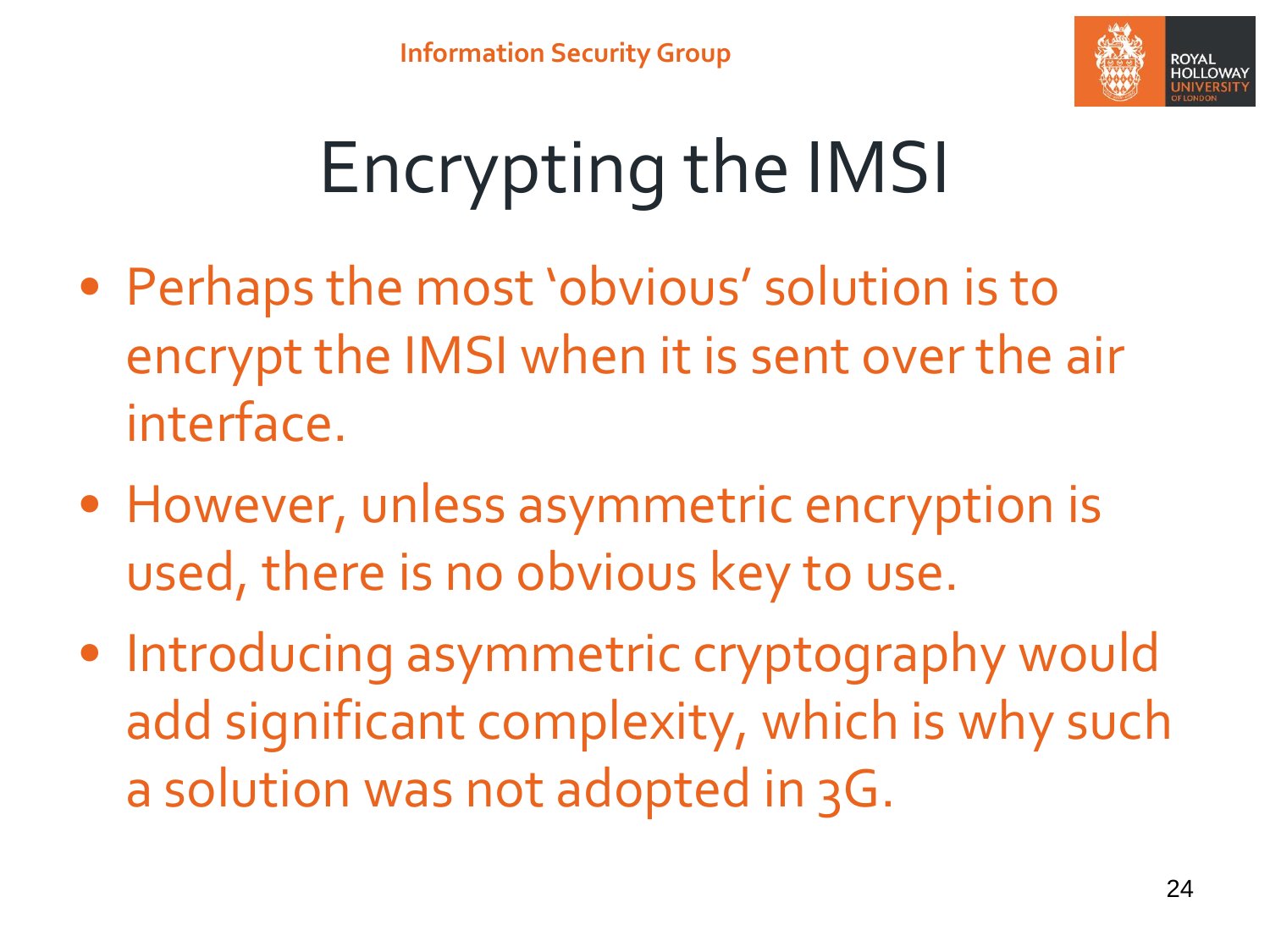

## Protocol changes I

- A considerable number of papers have been published proposing changes to the air interface protocol, typically involving IMSI encryption.
- However, deploying such protocol changes presents huge practical difficulties, since existing phones and networks would not interoperate with the new system.
- Essentially it would mean a completely new system, which is not likely to happen.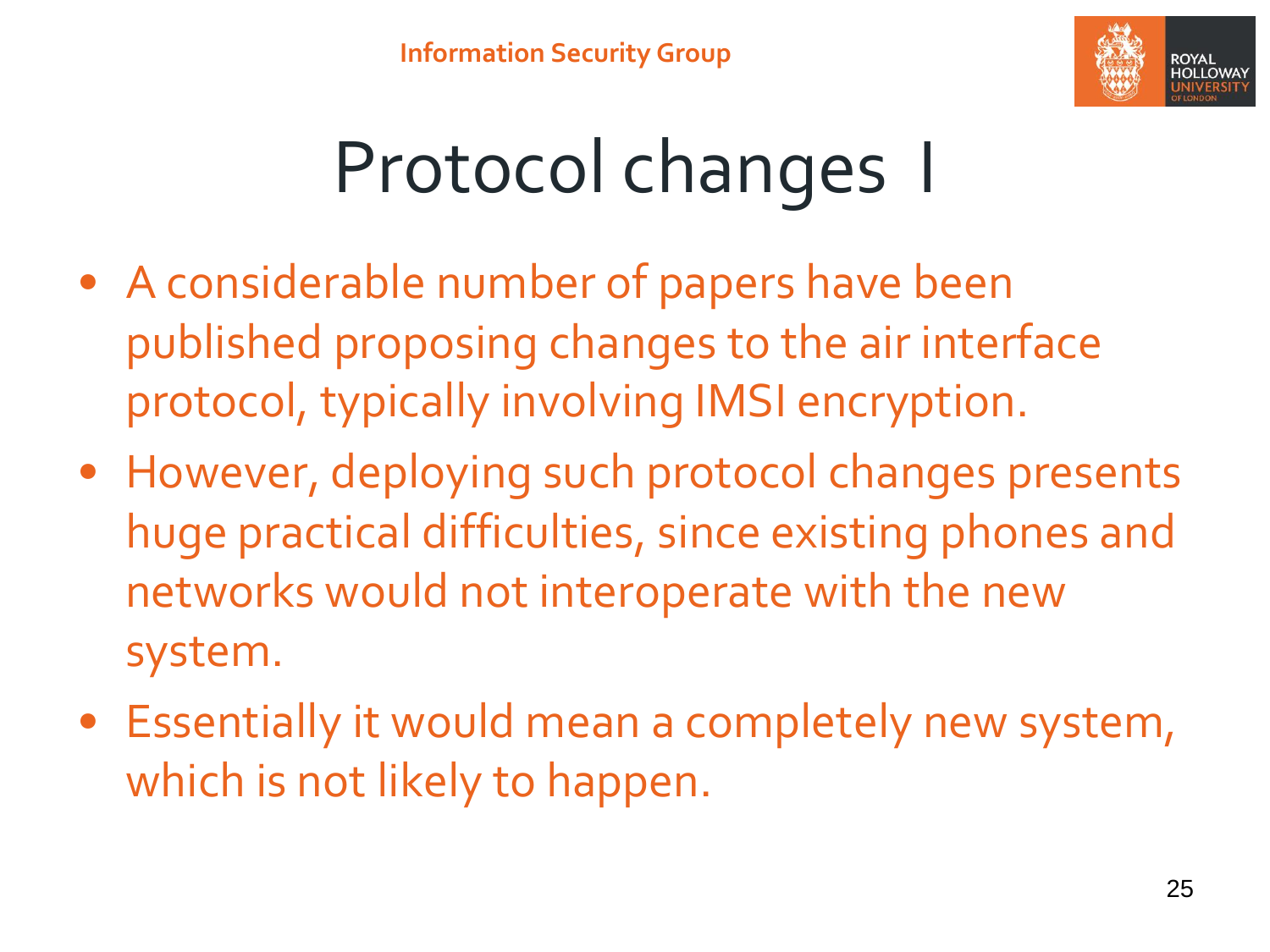

## Protocol changes II

- Arapinis et al. (2012) proposed a suite of changes to address the newly-identified AKA error message issue, as well as other issues with user identity confidentiality.
- We have analysed these carefully, and identified a number of practical issues with their implementation (over and above general problem of deploying a changed protocol).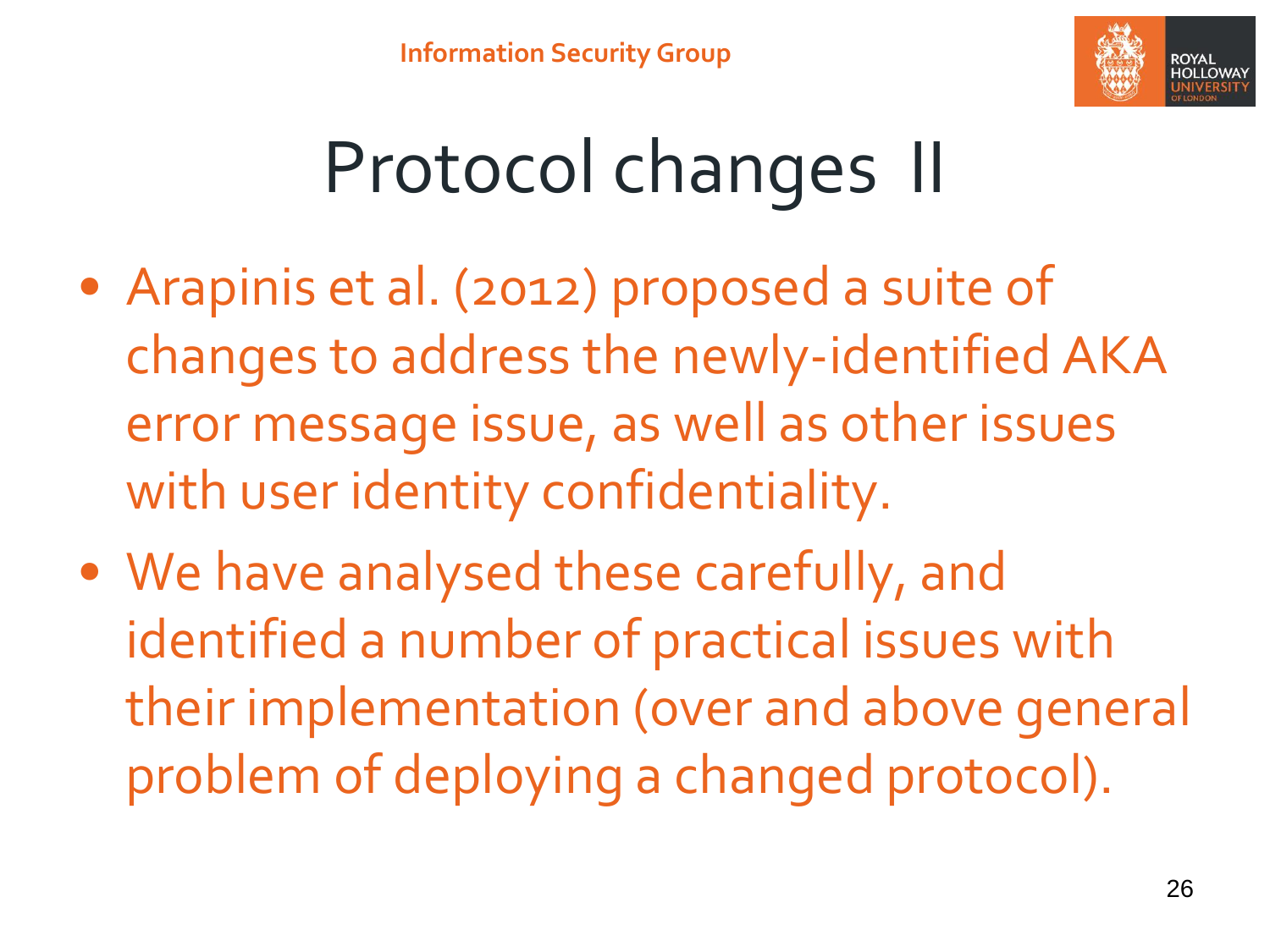

#### What can be done?

- There would seem to be two fundamental problems in trying to fix user privacy:
	- dealing with the need to transfer the IMSI;
	- addressing the AKA error message issue.
- The latter is simple to fix namely, never send one of the error messages (i.e. use one error message to cover both cases).
- We are proposing a new approach to the IMSI compromise problem, namely to make IMSI compromise less serious …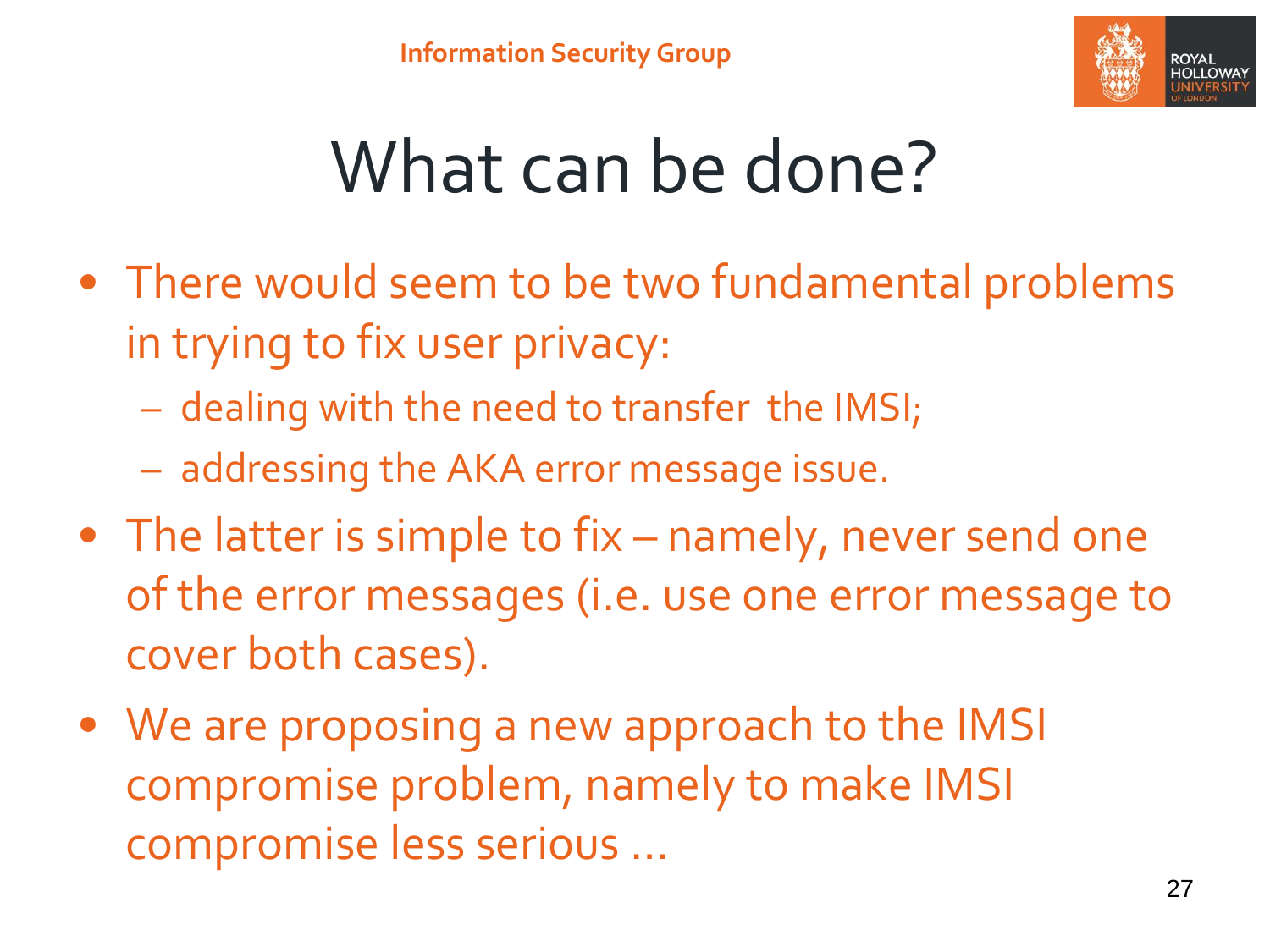

# Agenda

- GSM, 3G and 4G security and privacy
- Threats to privacy
- Previous work and shortcomings
- Using multiple IMSIs
- Managing multiple IMSIs
- Concluding remarks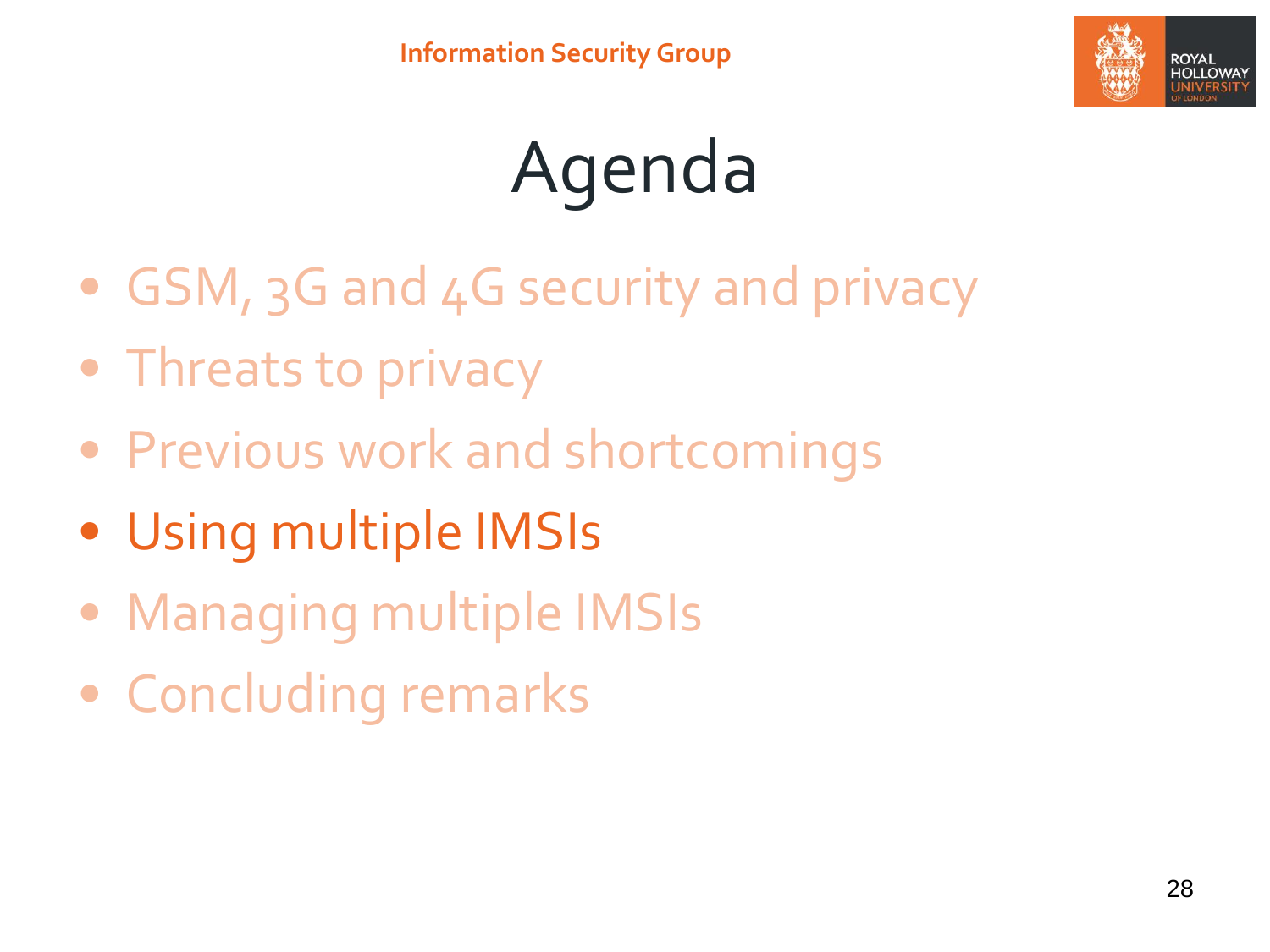

## Use of the IMSI

- Currently, the IMSI is fixed for life of the USIM.
- IMSI is a 15 decimal digit number, of which:
	- first 3 form the mobile country code;
	- next 2/3 identify network (country-dependent)
	- last 9/10 identify the subscriber.
- First 5/6 digits enable visited network to learn the home network.
- Last 9/10 digits enable the home network to uniquely identify the user account, and hence the shared secret key and other user information.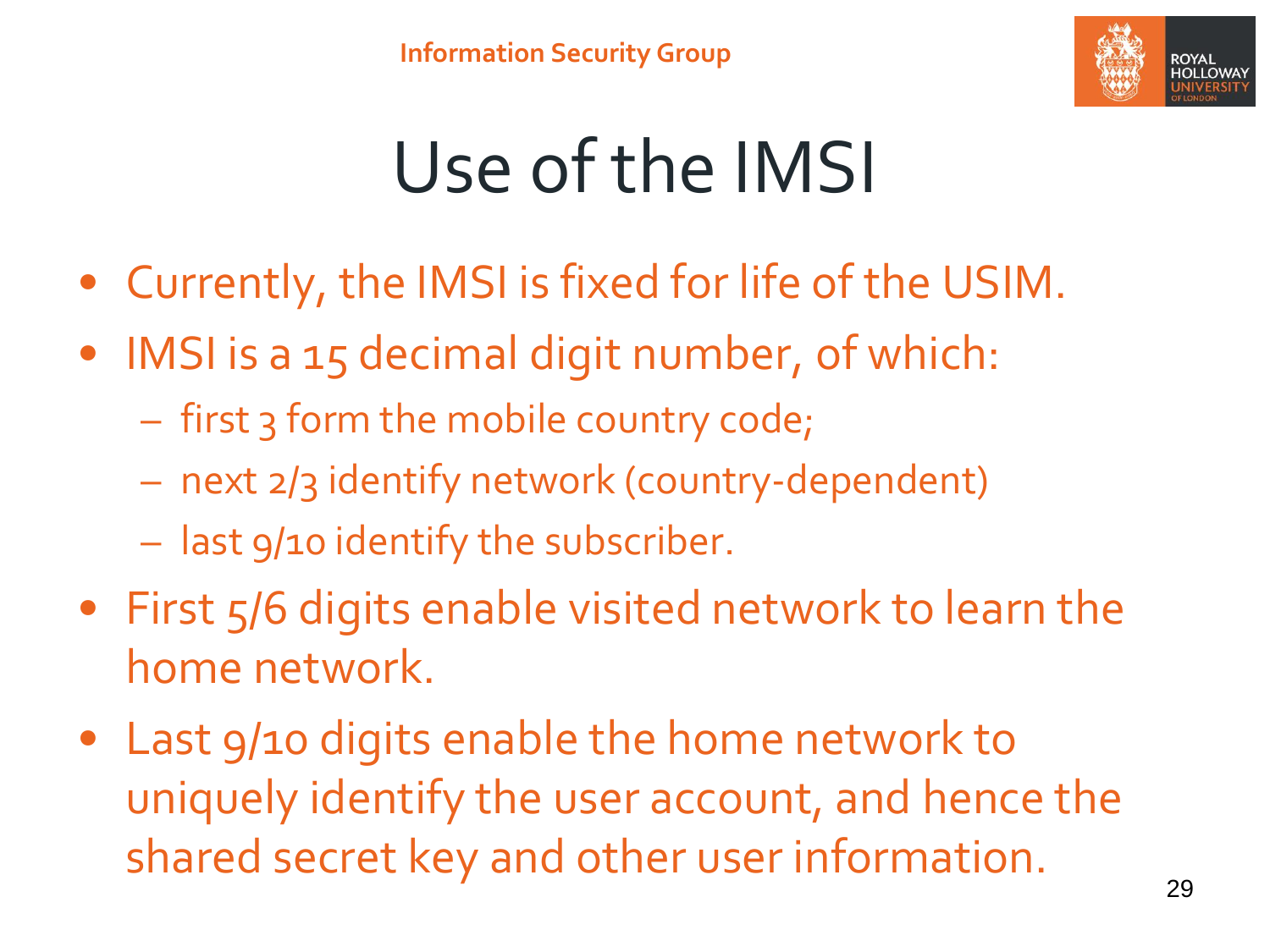

## Multiple IMSIs

- There is nothing to prevent a USIM being equipped with two or more IMSIs.
- The USIM could decide which one to use when.
- We have identified a way in which the USIM can signal to the phone that the phone should re-read USIM data, including the IMSI.
- When the IMSI changes, a phone will simply appear as a newly arrived phone to the visited network.
- The home network will need multiple pointers to the same user account in its database.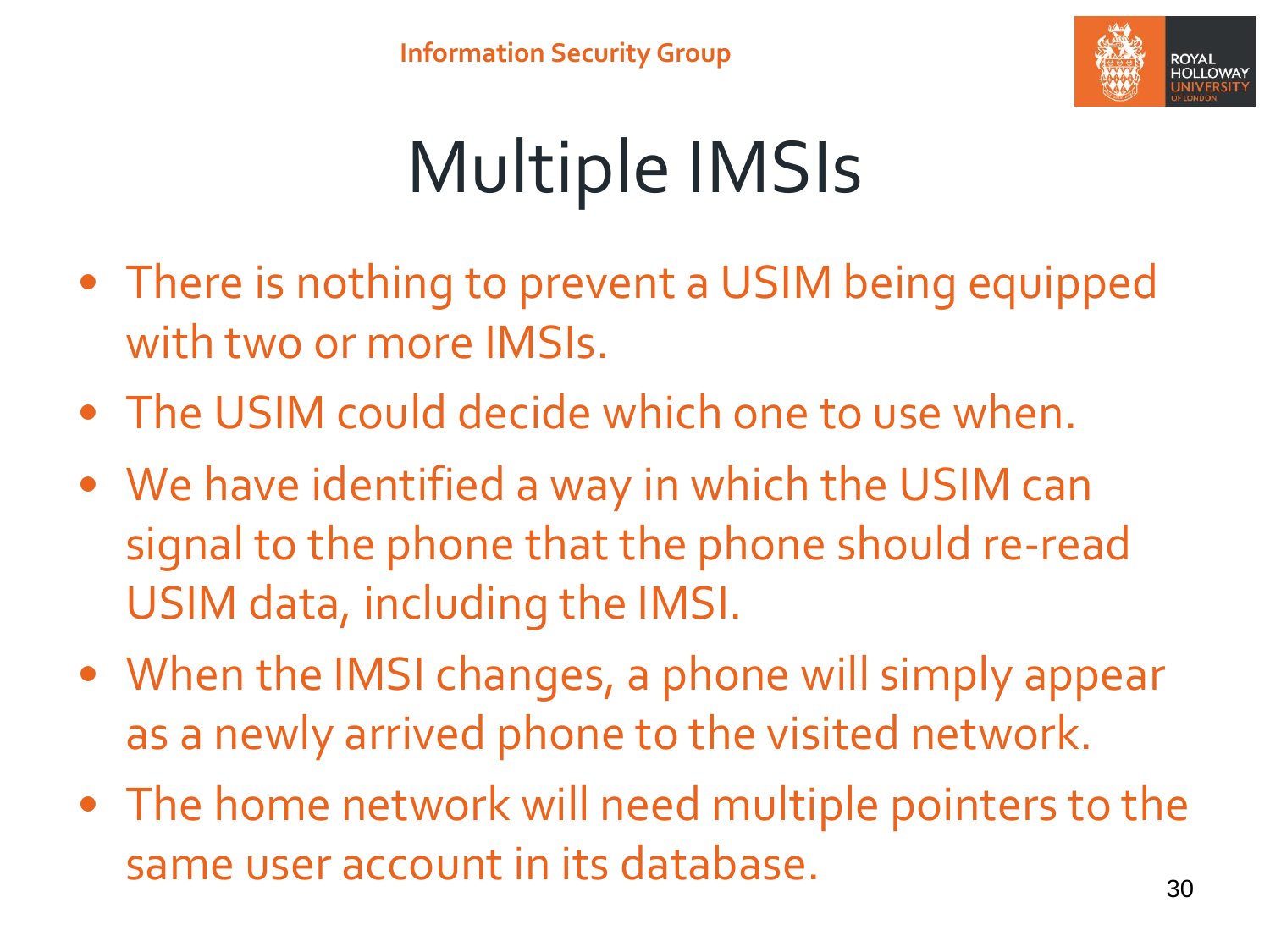

#### Transparency

- Such use of multiple IMSIs would give improved identity confidentiality without changing the air interface protocol in any way.
- No changes needed to phones or networks.
- Only changes would be to:
	- home network database;
	- USIMs which are issued by the home network.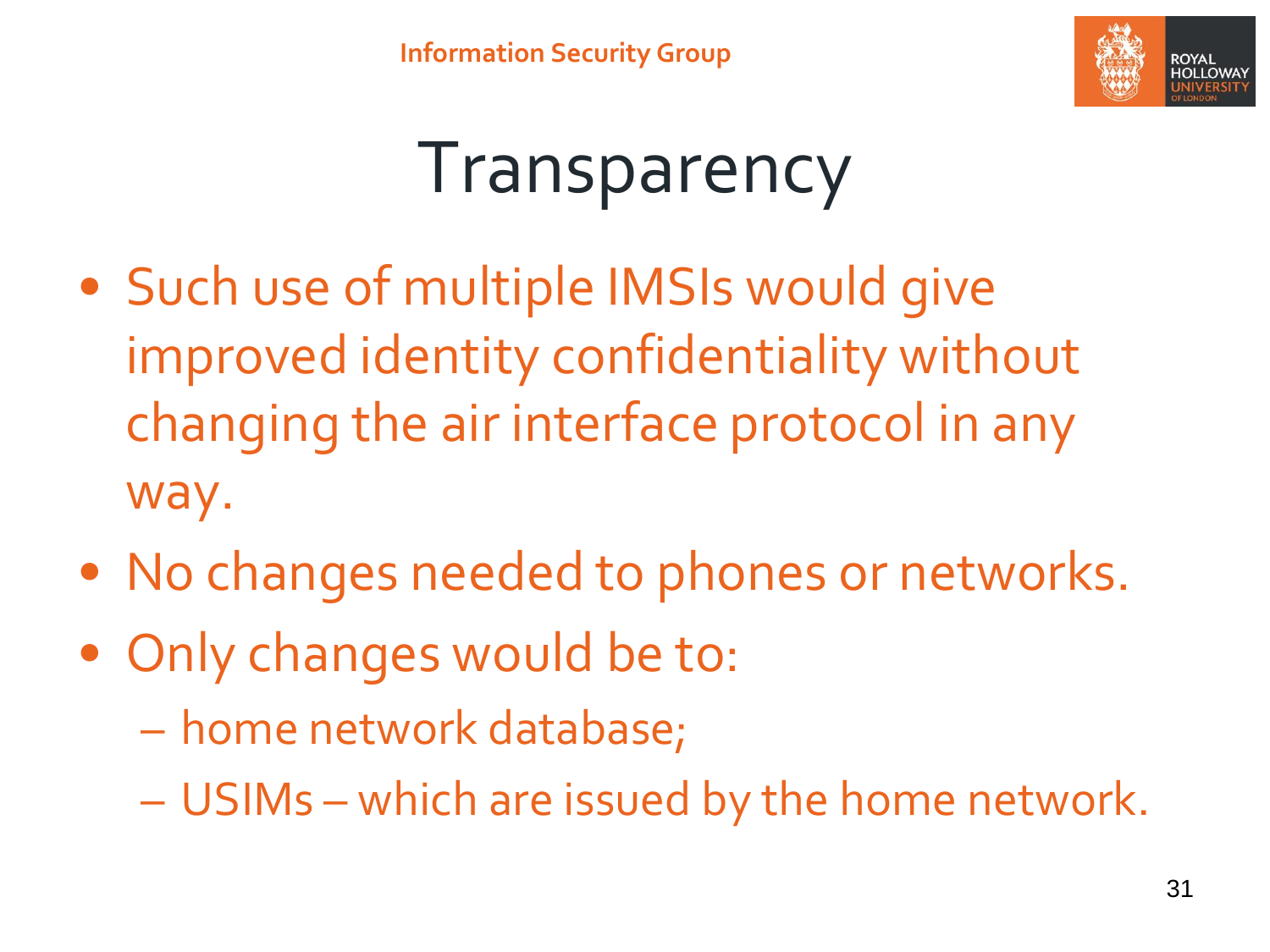

# Fixed multiple IMSIs

- One way in which this could be done would be for the USIM to be:
	- pre-equipped with a number of IMSIs, and
	- programmed to switch IMSIs, e.g. at random.
- Could be offered as a value-added service.
- Advantage is that no signalling is required between USIM and home network.
- Disadvantages are:
	- IMSIs are in limited supply;
	- attacker might eventually learn all the IMSIs for a user.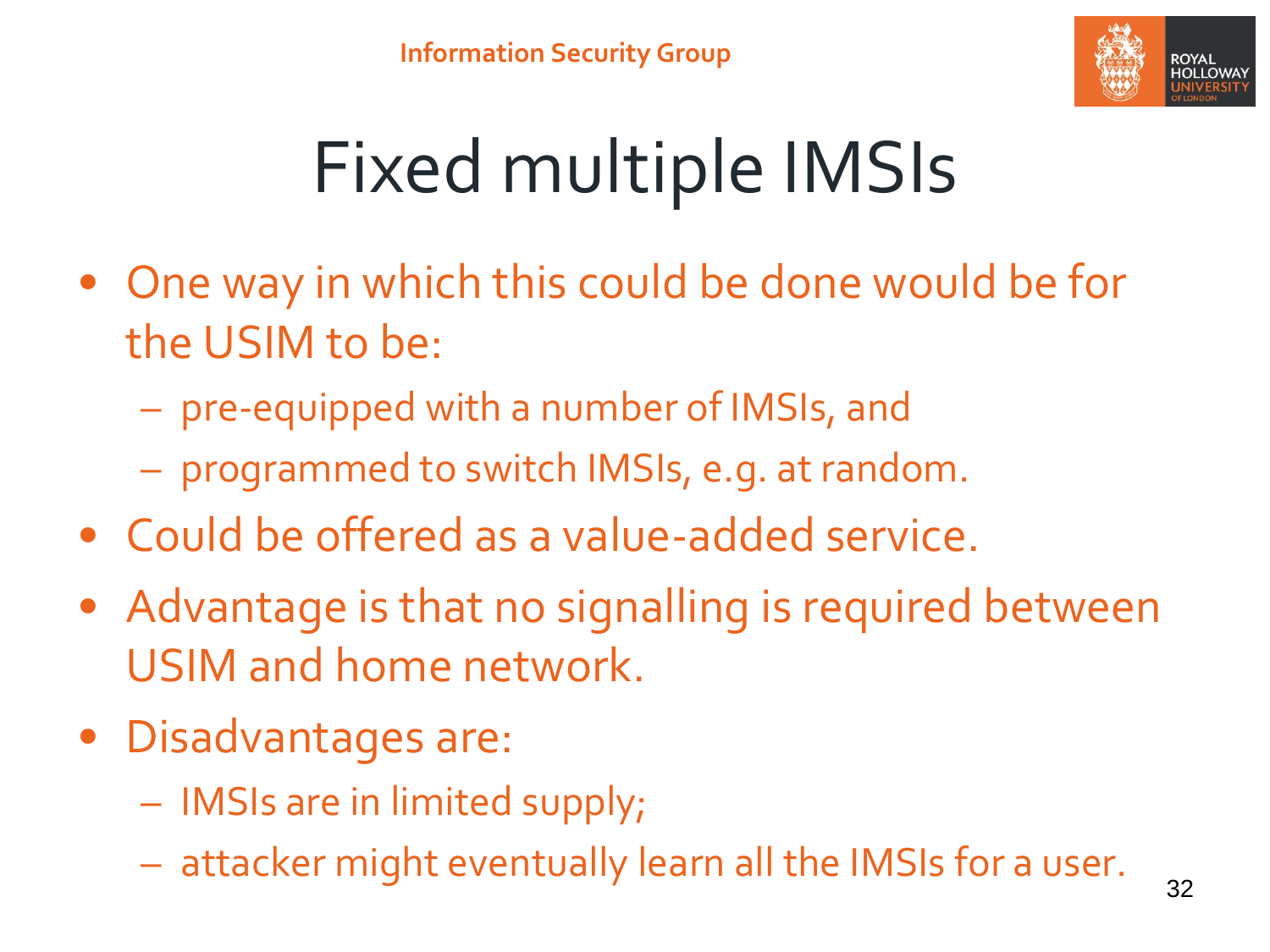#### **Information Security Group**





- Pre-equipped with  $\bullet$ a number of IMSIs and some additional logic
	- Include logic to decide when to change an IMSI

Activities:

- Triggering an IMSI change  $\bullet$
- Enforce an IMSI change  $\bullet$

Predefined multiple IMSIs - Scenario one



All pre-equipped IMSIs are  $\bullet$ linked to a subscriber account in home network database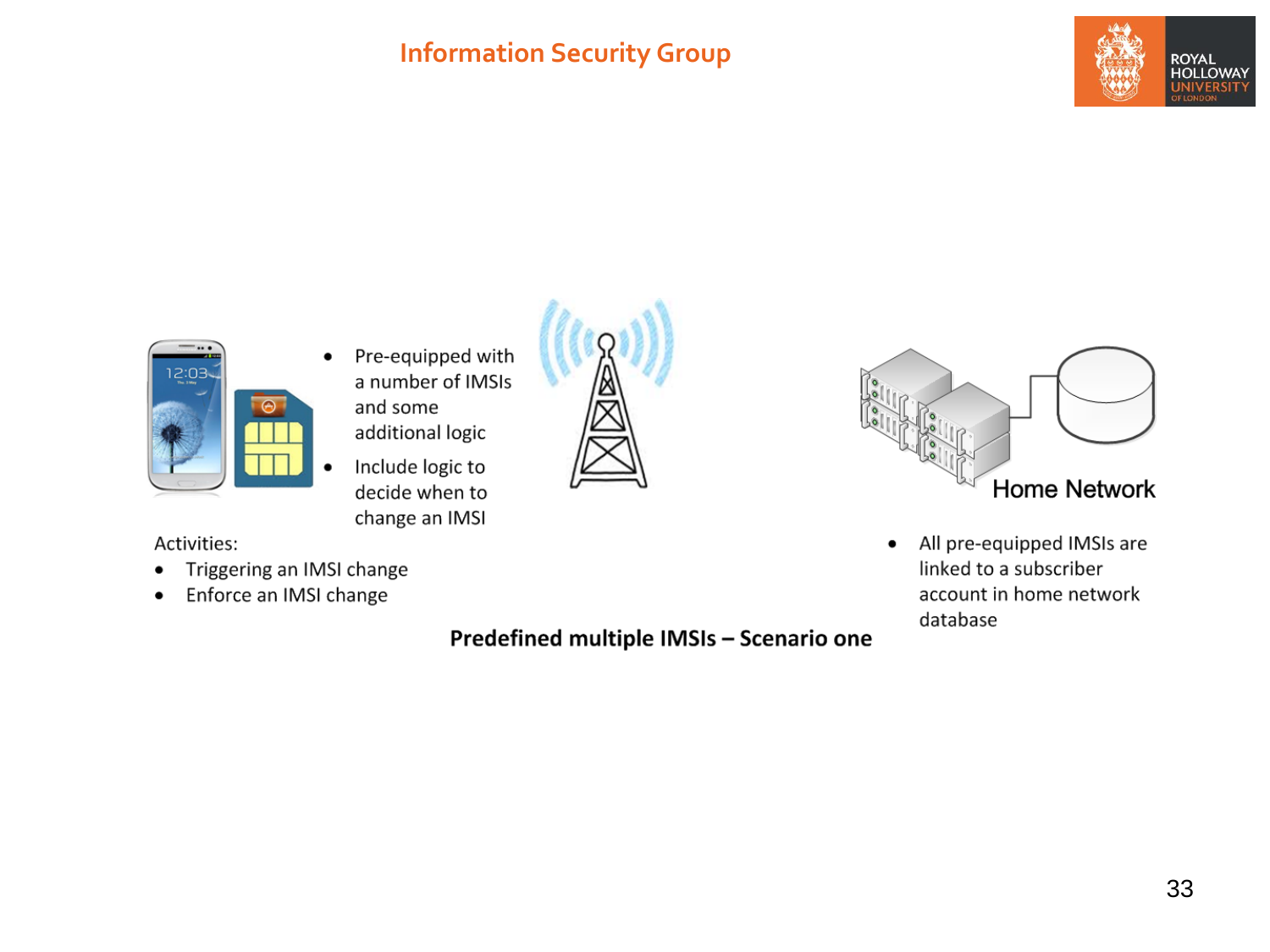#### **Information Security Group**





IMSIs and some additional logic

- linked to a subscriber account in home network database
- logic to decide when to change an IMSI

#### Predefined multiple IMSIs - Scenario two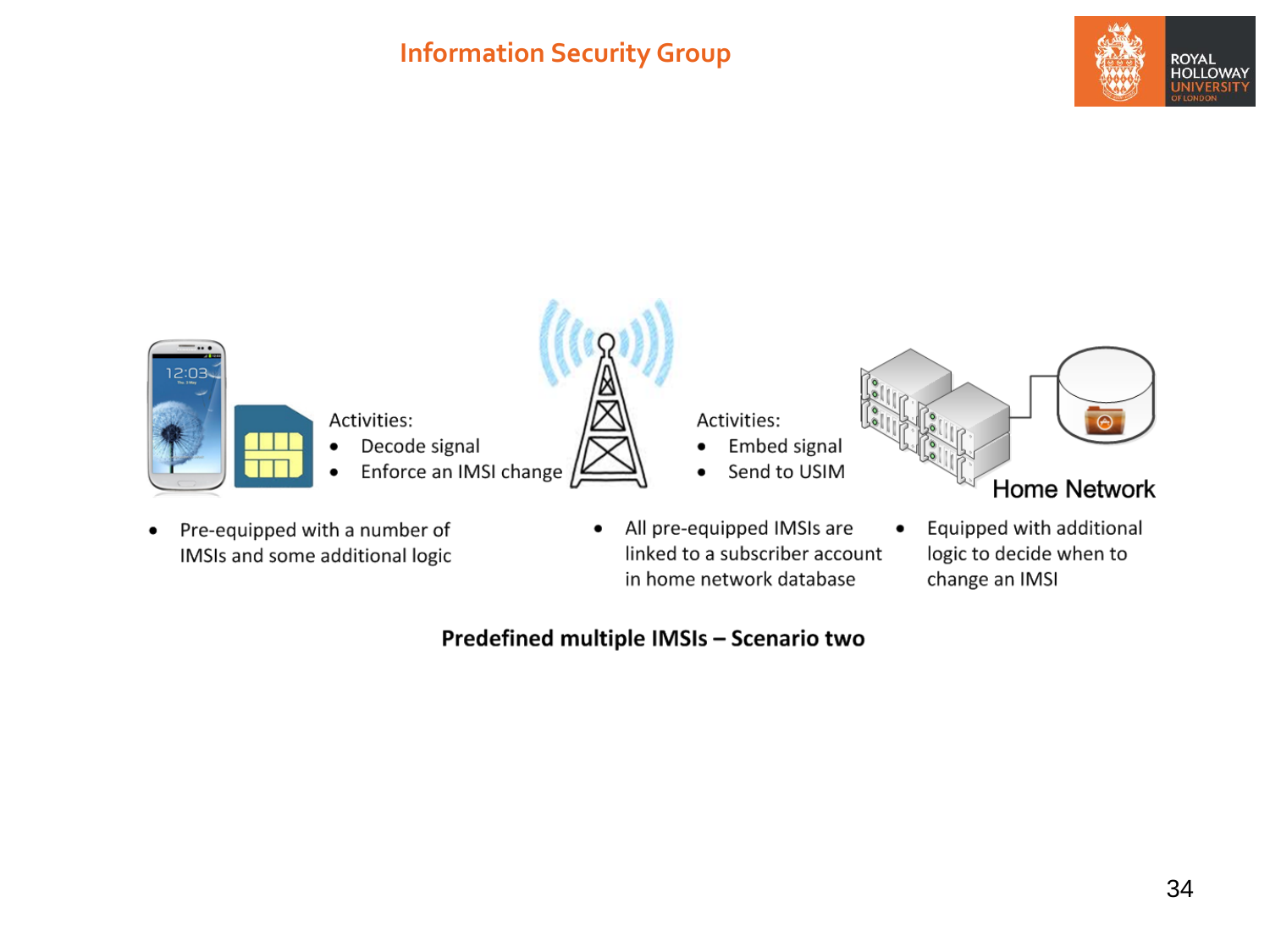

## Dynamic multiple IMSIs

- Disadvantages of fixed multiple IMSIs could be avoided by having the home network change the IMSI for a USIM on a regular basis (only two in use at any time).
- However, need a way for the home network to send a message to the USIM without changing the air interface protocol.
- Such signalling is not supported by current protocol specs, so we have to get smart!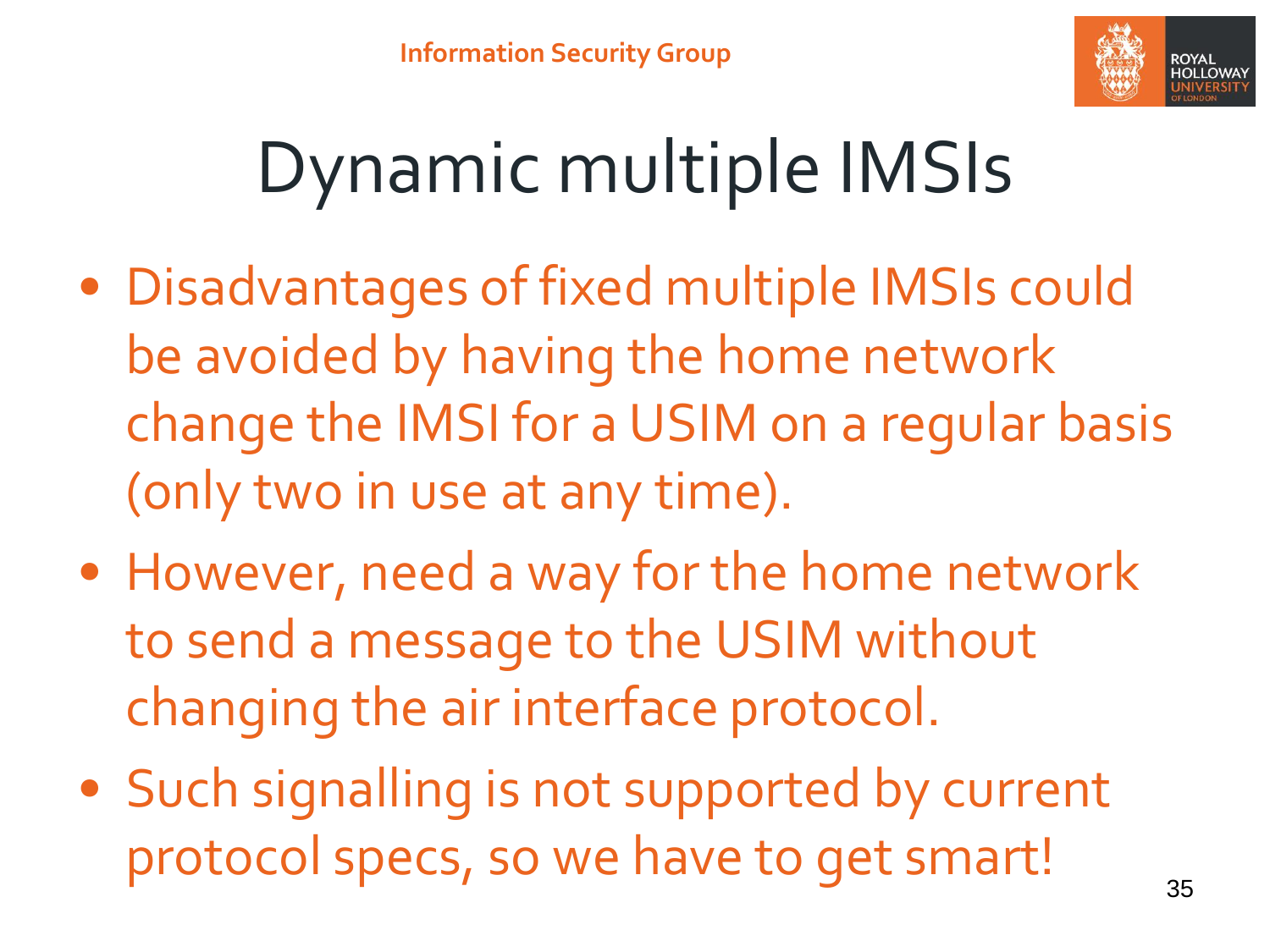

# Agenda

- GSM, 3G and 4G security and privacy
- Threats to privacy
- Previous work and shortcomings
- Using multiple IMSIs
- Managing multiple IMSIs
- Concluding remarks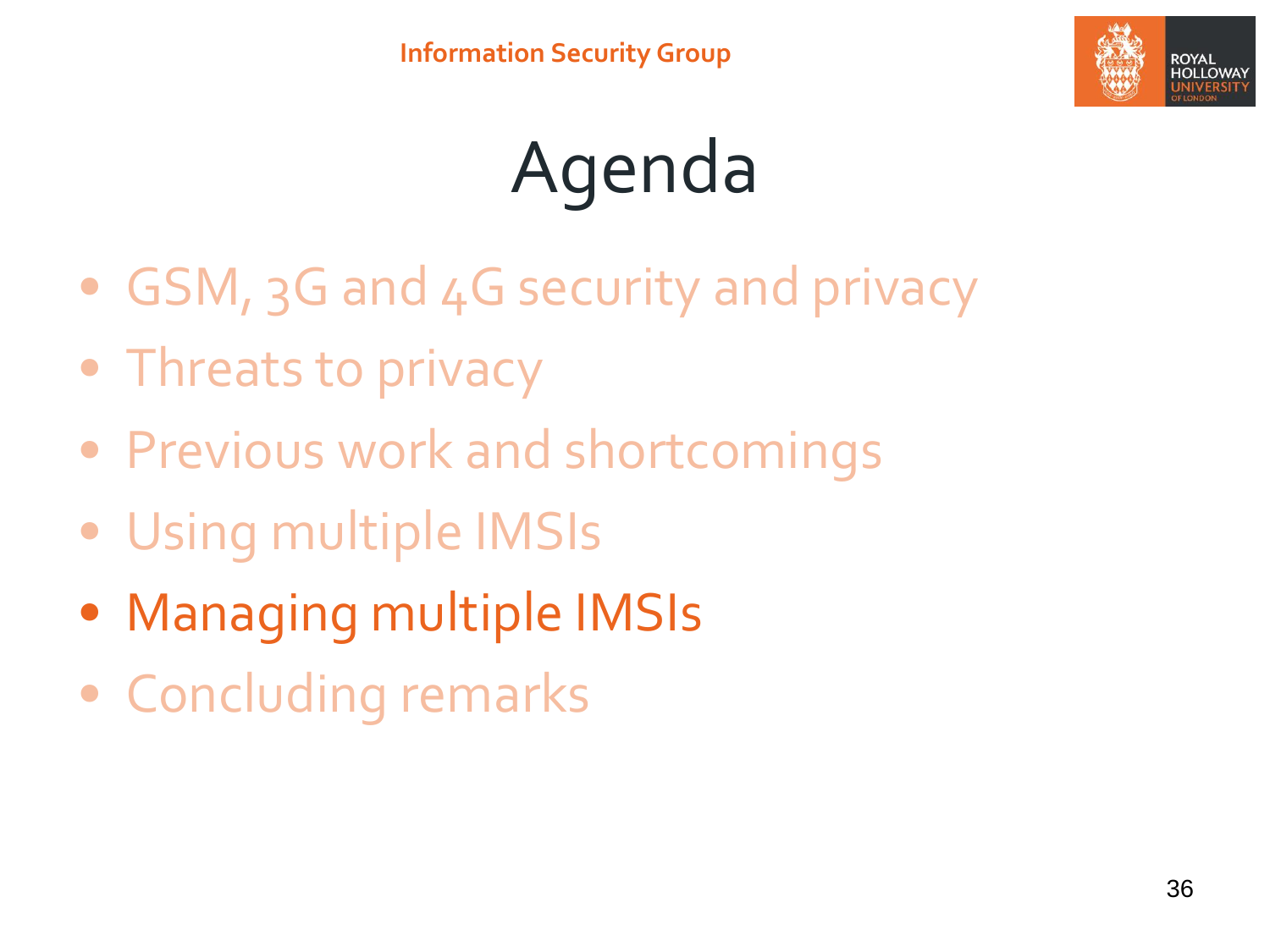

# The signalling problem

- We need a way for the home network to send a message to a USIM containing a new IMSI.
- This signalling method must be:
	- transparent to the visited network;
	- transparent to the mobile phone;
	- engineered in such a way that the system is resilient to lost messages, i.e. so that there is no way a USIM and the home network can become desynchronised.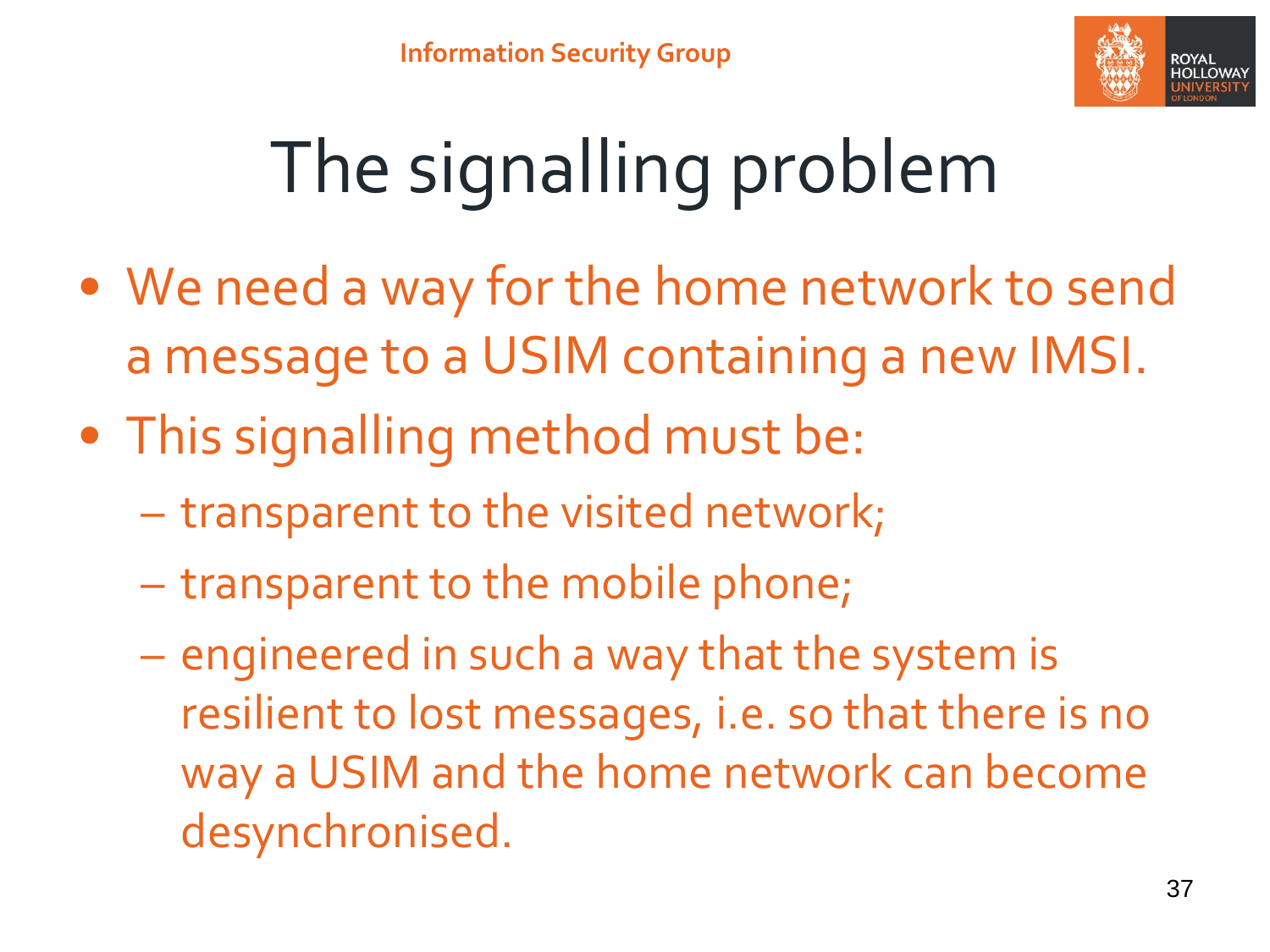

# Candidates for signalling channel

- The only data sent directly from the home network to the USIM (as opposed to the phone) is *RAND* and *AUTN*.
- *AUTN* already has meaning, and hence cannot convey any further information.
- This leaves RAND, the only requirement for which would appear to be that the same value should never be used twice with a particular USIM.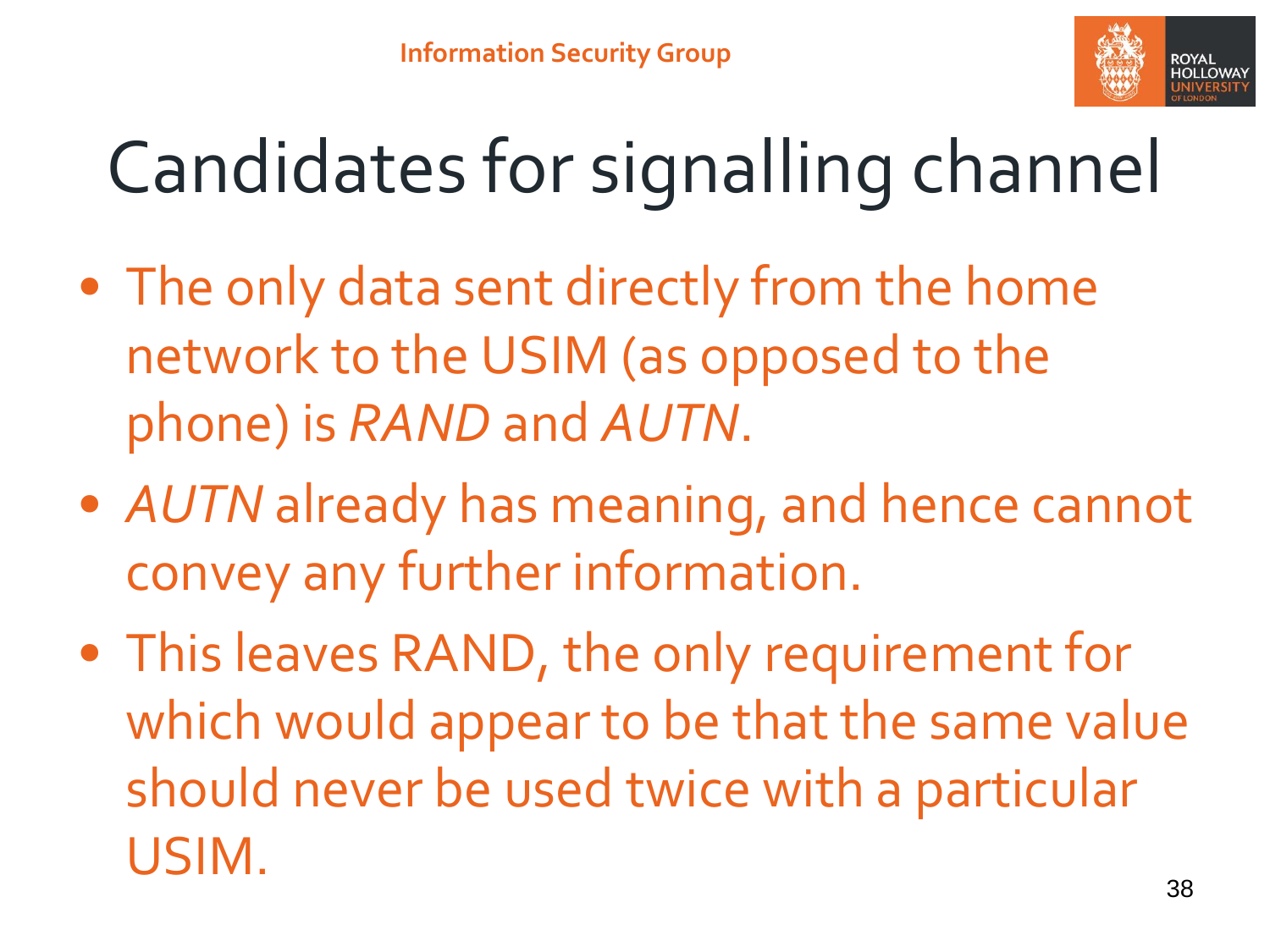

# Embedding an IMSI in *RAND* I

- The 'business part' of an IMSI contains 9 or 10 decimal digits, i.e. it can be encoded in at most 34 bits (we propose the use of BCD for simplicity resulting in at most 40 bits).
- We propose encrypting the IMSI as a function of *K* and *SQN*, padding it to a 64-bit string with random bits, and appending a 64-bit *SMAC* (a MAC computed as a function of SQN and *SQN*) to obtain the RAND.
- This is used to generate a 5-tuple in the normal way.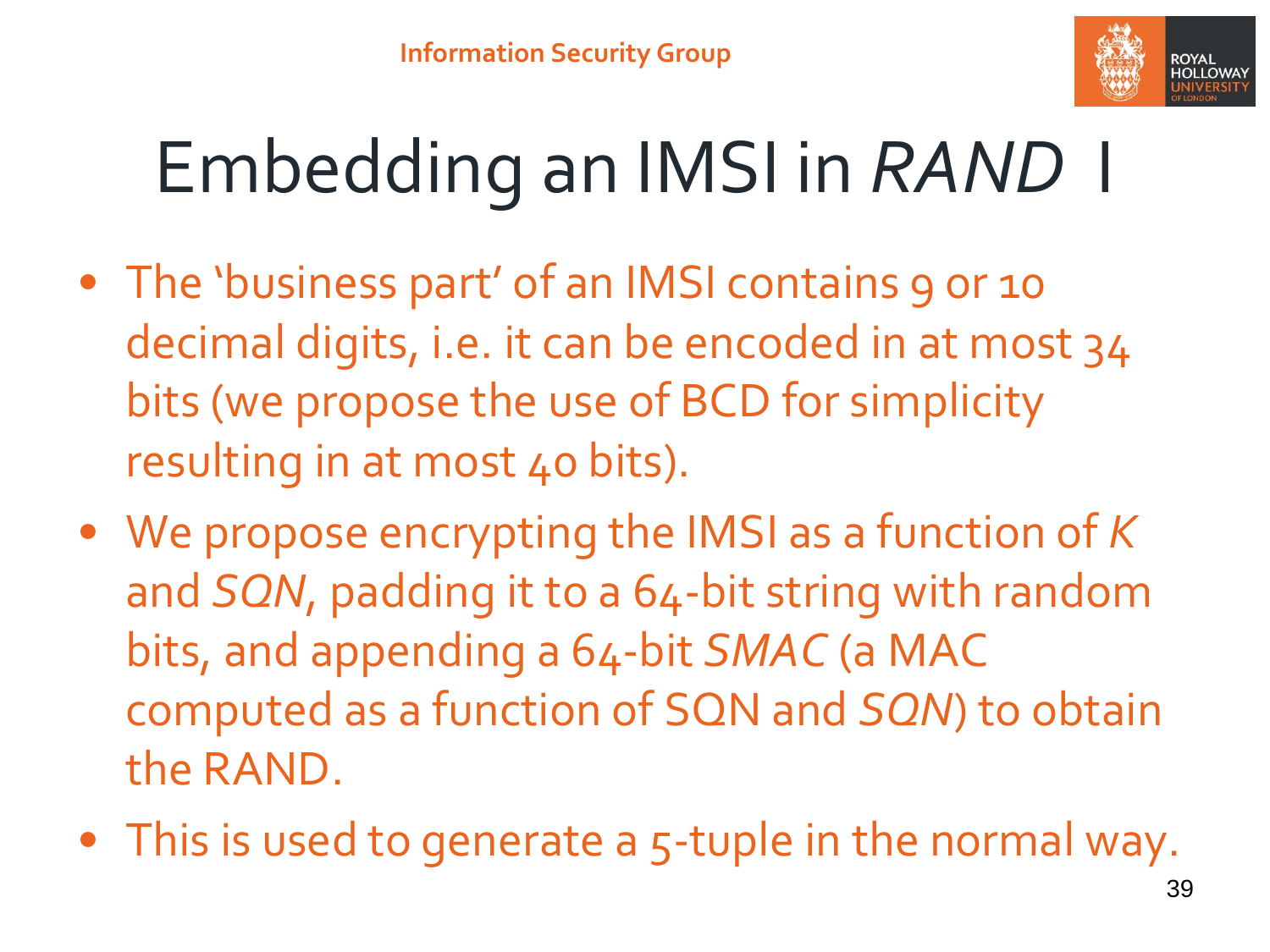

# Embedding an IMSI in RAND II

- USIM can distinguish between a random *RAND* and one holding a new IMSI by always computing the *SMAC* (from *SQN* and *K*) and checking if it matches last 64 bits of *RAND*.
- Probability of a false match is infinitesimal.
- Home network keeps sending 'update IMSI' *RAND* values until evidence of use of the new IMSI occurs.
- Hence desynchronisation is not possible. 40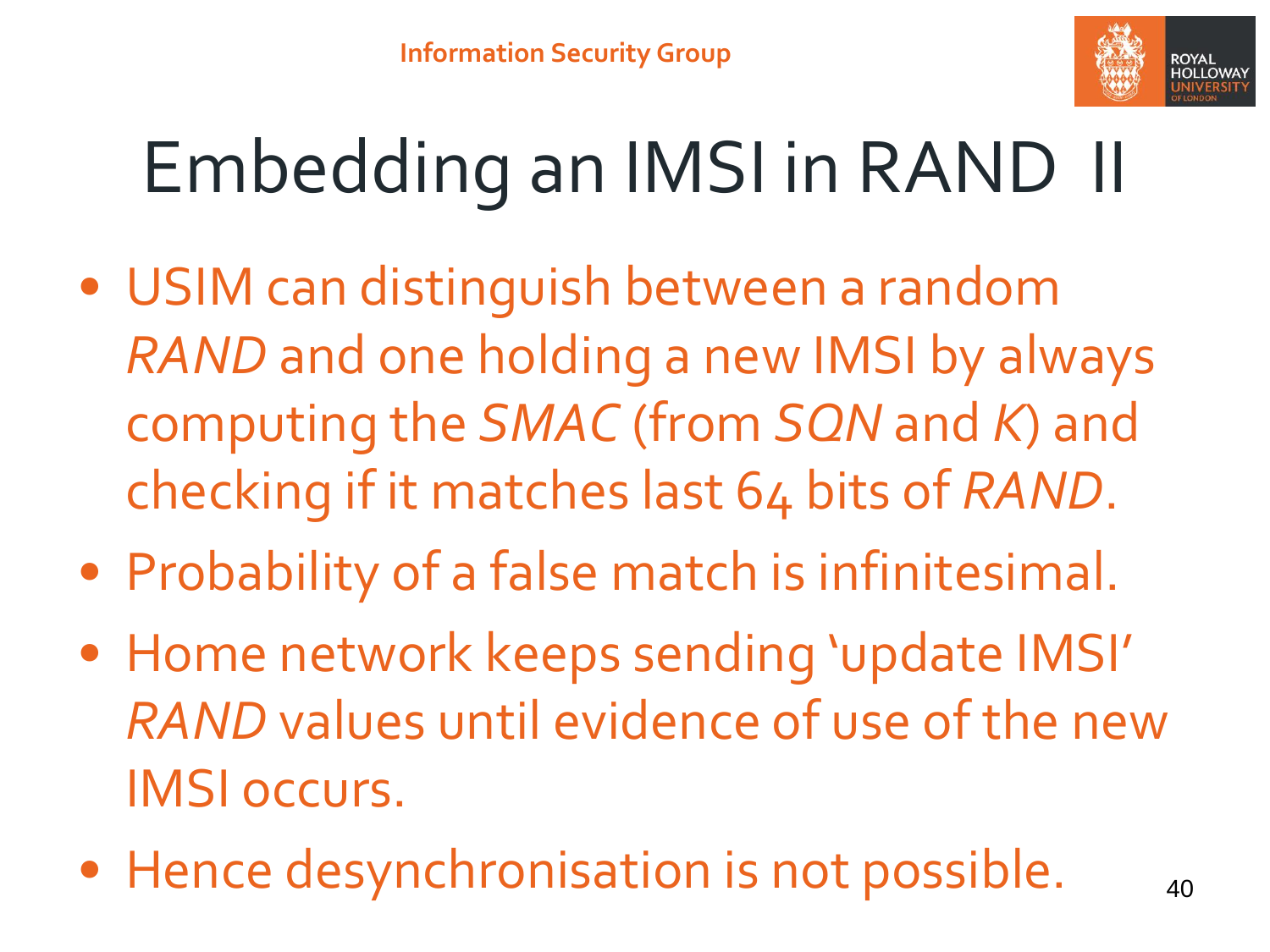

# Embedding an IMSI in RAND III

- Note that the integrity of the IMSI-embedded *RAND* is guaranteed by the *MAC* in *AUTN*.
- This prevents denial of service attacks.
- The IMSI-embedded *RAND* is made up of:
	- an encrypted BCD-encoded IMSI;
	- some random padding; and
	- a MAC.
- Hence should be indistinguishable from a random string, if algorithms are sound. 41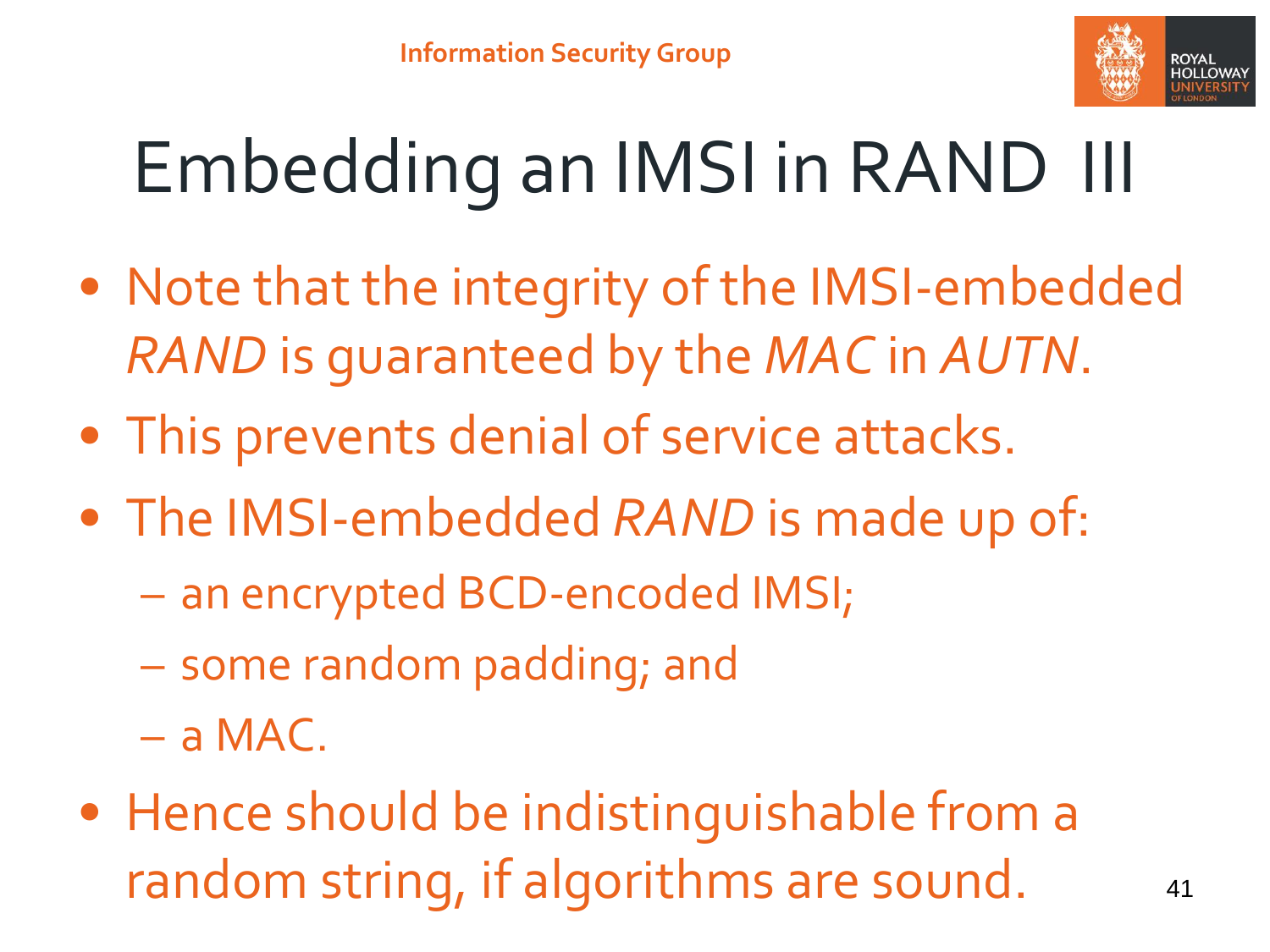#### **Information Security Group**





Modified with additional logic

Activities:

- Decode signal  $\bullet$
- Decode new IMSI  $\bullet$
- Enforce an IMSI change  $\bullet$





Activities:

- Encode new IMSI  $\bullet$
- Embed signal ٠
- Send to USIM  $\bullet$
- Include logic to  $\bullet$ decide when to send a new IMSI

Modifiable multiple IMSIs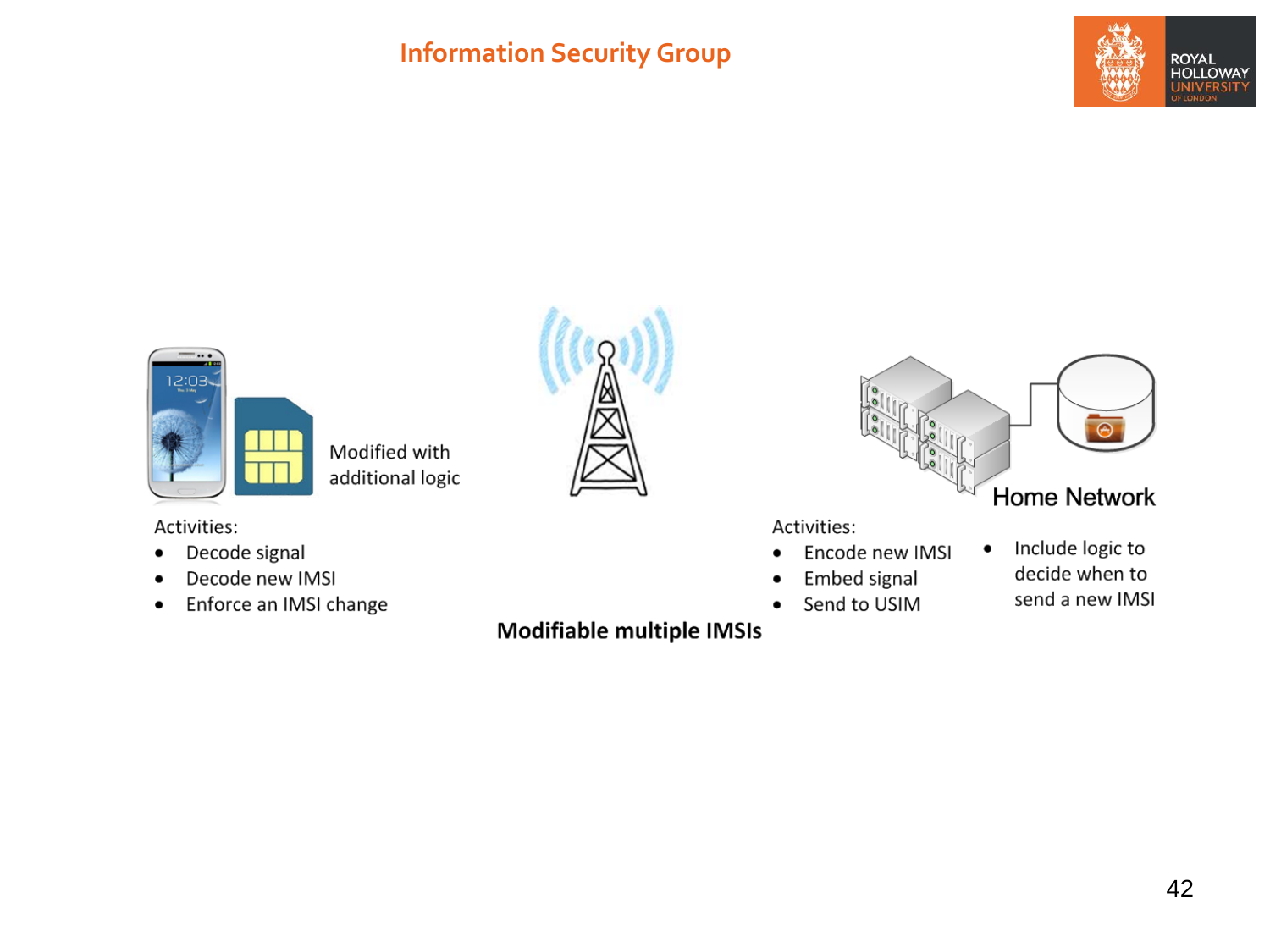

# Agenda

- GSM, 3G and 4G security and privacy
- Threats to privacy
- Previous work and shortcomings
- Using multiple IMSIs
- Managing multiple IMSIs
- Concluding remarks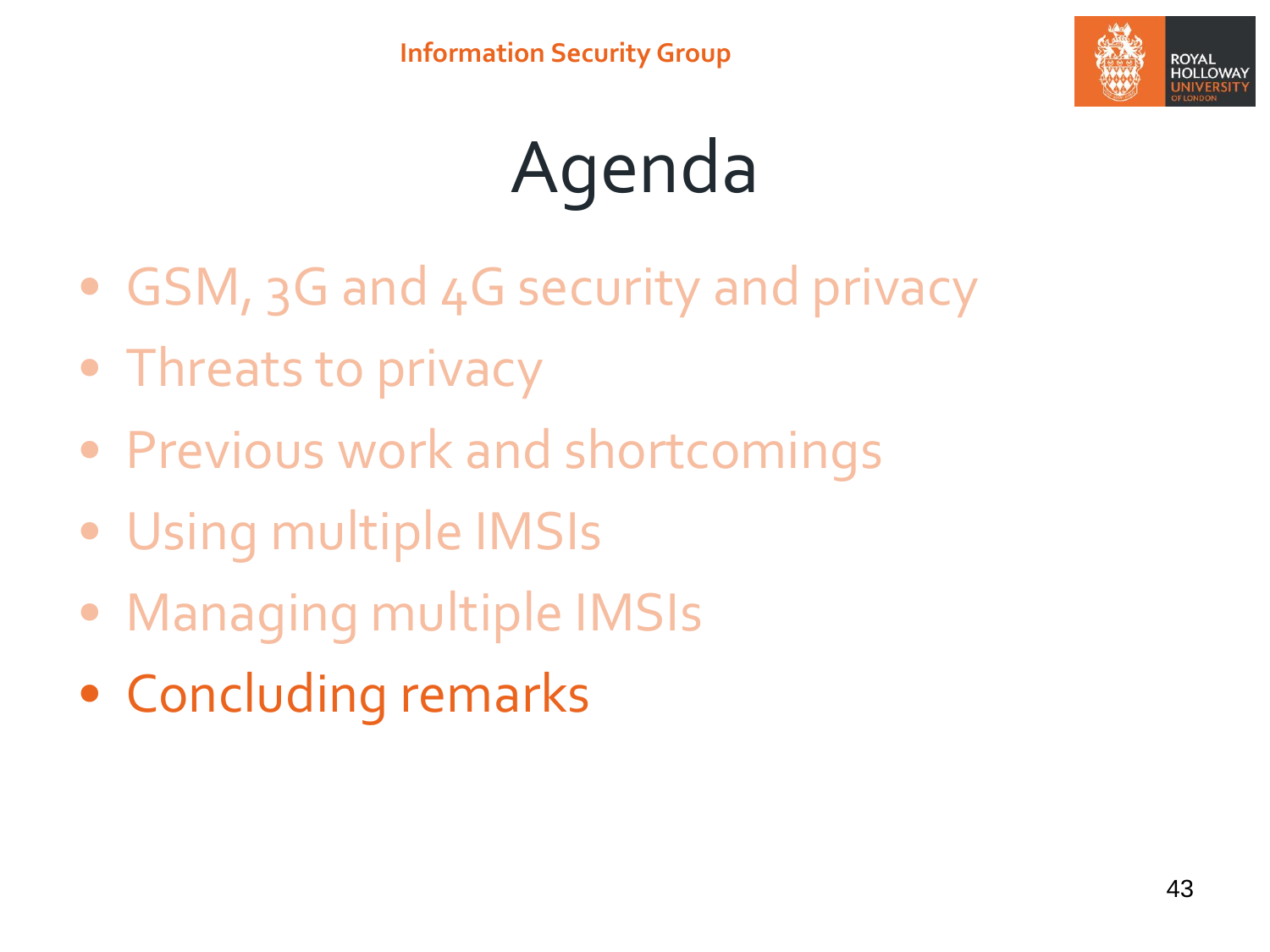

### Related work

- Sung, Levine and Liberatore (2014) also described a system which allows frequent IMSI changes.
- However, their system involves active involvement of the phone and a virtual USIM.
- Requires use of a virtual network operator, and addresses a network model in which even 'home' operator is untrusted.
- Highly complex, and not clear whether would ever meet licensing rules.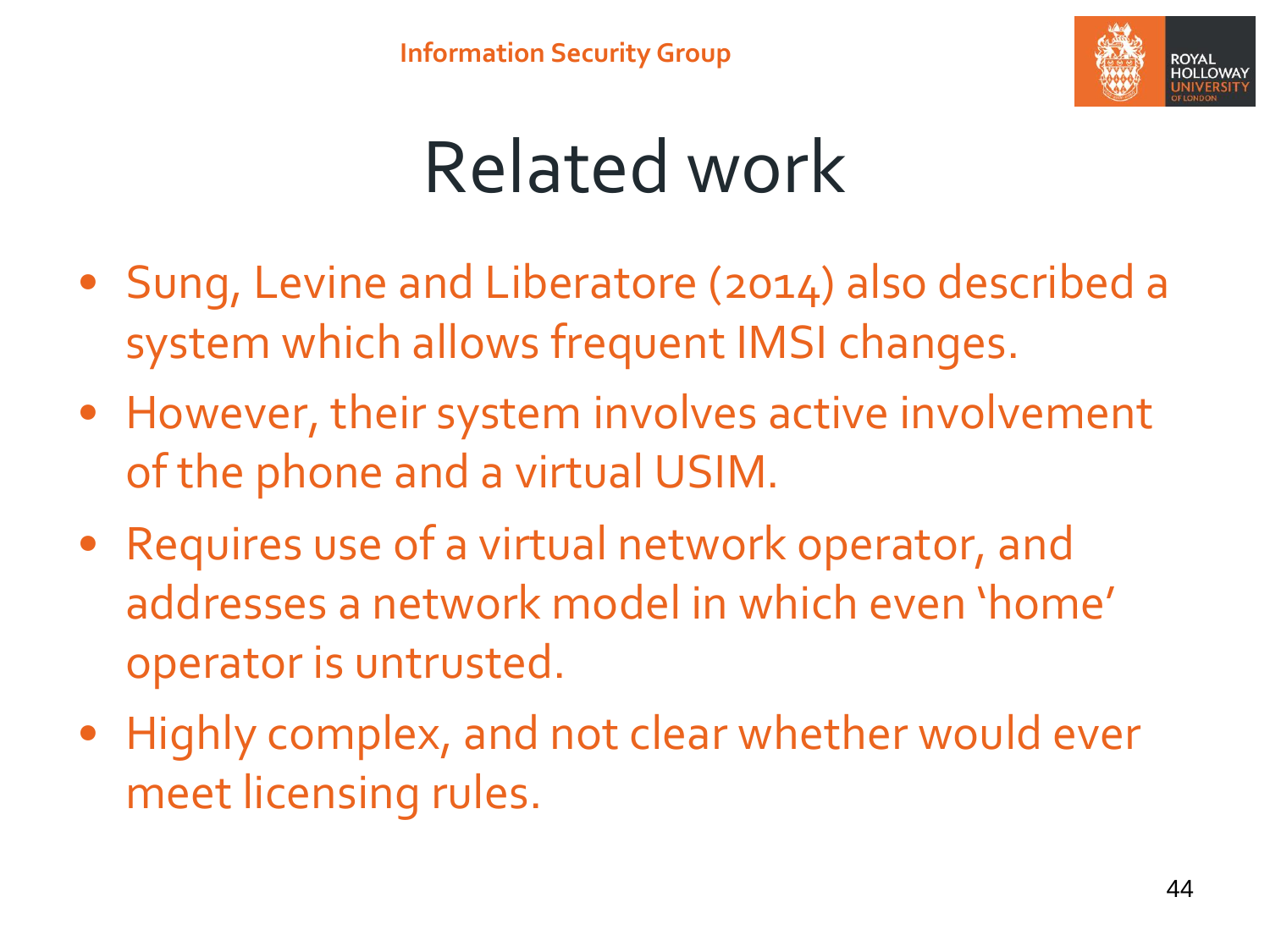

# Ongoing work

- We need to verify that a phone really can change IMSI easily.
- We (well, Shafi actually) are currently performing experiments to verify this, the results of which will be included in the final paper.
- We also hope to verify the correctness of all aspects of the revised protocol specification for the home network and the USIM.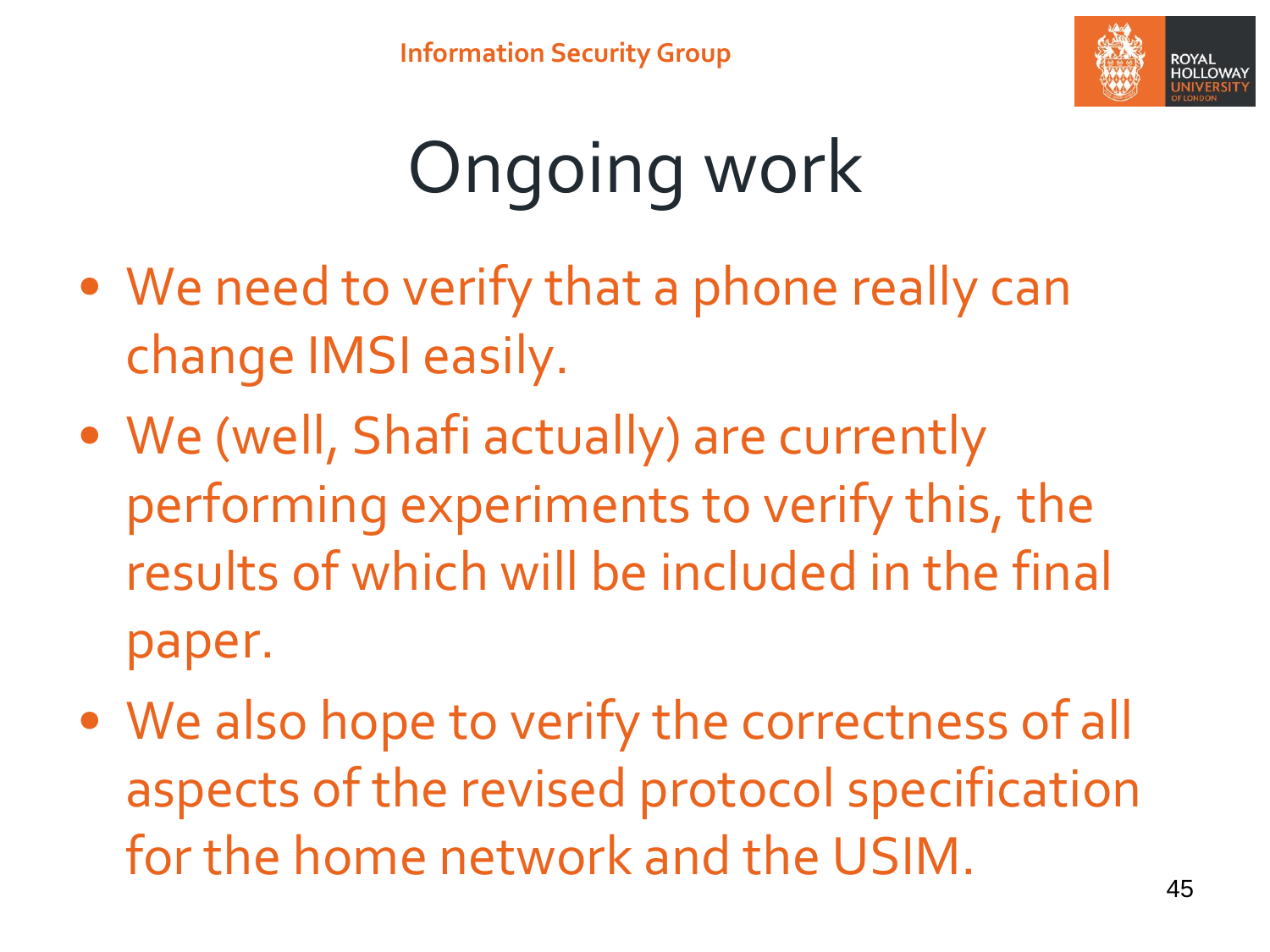

## Papers

- M. S. A. Khan and C. J. Mitchell, 'Another look at privacy threats in 3G mobile telephony', in: W. Susilo and Y. Mu (eds.), *Proc. ACISP 2014, Wollongong, NSW, Australia, July 2014*, **LNCS 8544**, pp.386-396.
- M. S. A. Khan and C. J. Mitchell, 'Improving air interface user privacy in mobile telephony', [arXiv:1504.03287](http://arxiv.org/abs/1504.03287) [cs.CR].